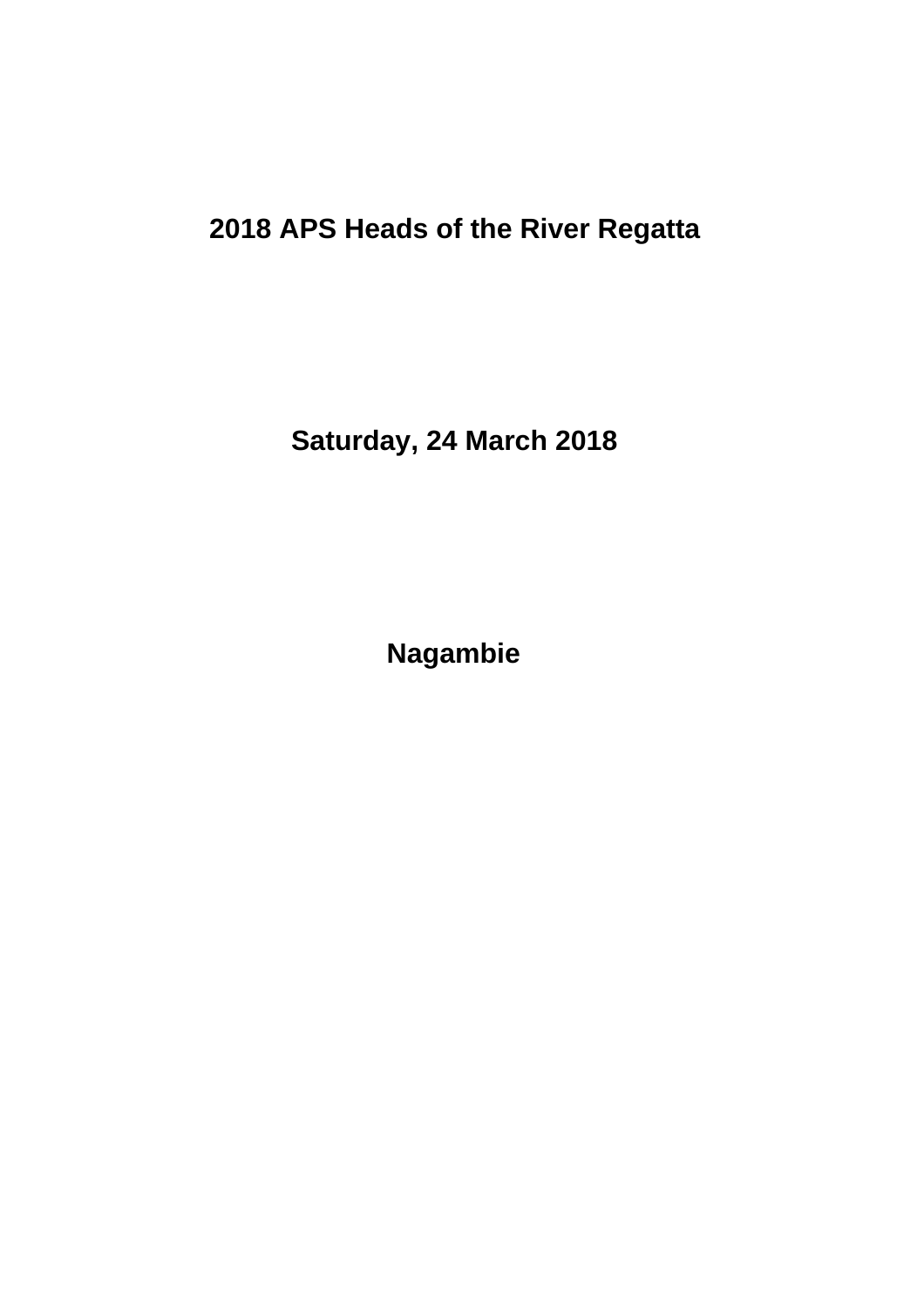| 1                   | FSCH8+O2                       |                                                                                                      |                                 |
|---------------------|--------------------------------|------------------------------------------------------------------------------------------------------|---------------------------------|
| $\overline{c}$<br>3 | MSCH8+O2                       |                                                                                                      |                                 |
| 4                   |                                |                                                                                                      |                                 |
| 5                   | FSCH8+O1                       |                                                                                                      |                                 |
| 6                   |                                |                                                                                                      |                                 |
| 7                   | MSCH8+O1                       |                                                                                                      | Heat 1                          |
| 8<br>9              | MSCH8+Y103                     |                                                                                                      | Heat 2<br>Heat 1                |
| 10                  |                                |                                                                                                      | Heat 2                          |
| 11                  | MSCH8+Y102                     |                                                                                                      | Heat 1                          |
| 12                  |                                |                                                                                                      | Heat 2                          |
| 13<br>14            | MSCH8+Y101                     |                                                                                                      | Heat 1<br>Heat 2                |
| 15                  | MSCH8+O3                       |                                                                                                      | Heat 1                          |
| 16<br>17            |                                | MSCH4X+Y99 17A. Male School Coxed Quad Scull Year 9 Division 9                                       | Heat 2<br>First & Final         |
| 18                  |                                | MSCH4X+Y98 17. Male School Coxed Quad Scull Year 9 Division 8                                        | <b>B</b> Final                  |
| 19                  |                                |                                                                                                      | A Final                         |
| 20                  |                                | MSCH4X+Y97 16. Male School Coxed Quad Scull Year 9 Division 7                                        | <b>B</b> Final                  |
| 21                  |                                |                                                                                                      |                                 |
| 22<br>23            | FSCH4+Y97<br>MSCH4X+Y96        | 36. Female School Coxed Four Year 9 Division 7<br>15. Male School Coxed Quad Scull Year 9 Division 6 | First & Final<br><b>B</b> Final |
| 24                  |                                |                                                                                                      |                                 |
| 25                  | FSCH4+Y96                      | 35. Female School Coxed Four Year 9 Division 6                                                       | First & Final                   |
| 26                  | MSCH4X+Y95                     | 14. Male School Coxed Quad Scull Year 9 Division 5                                                   | <b>B</b> Final                  |
| 27                  |                                |                                                                                                      | A Final                         |
| 28<br>29            | <b>FSCH4+Y95</b><br>MSCH4X+Y94 | 34. Female School Coxed Four Year 9 Division 5<br>13. Male School Coxed Quad Scull Year 9 Division 4 | First & Final<br><b>B</b> Final |
| 30                  |                                |                                                                                                      | A Final                         |
| 31                  | FSCH4+Y94                      | 33. Female School Coxed Four Year 9 Division 4                                                       | First & Final                   |
| 32                  | MSCH4X+Y93                     | 12. Male School Coxed Quad Scull Year 9 Division 3                                                   | <b>B</b> Final                  |
| 33                  |                                |                                                                                                      | A Final                         |
| 34<br>35            | FSCH4+Y93<br>MSCH4X+Y92        | 32. Female School Coxed Four Year 9 Division 3<br>11. Male School Coxed Quad Scull Year 9 Division 2 | First & Final<br><b>B</b> Final |
| 36                  |                                |                                                                                                      | A Final                         |
| 37                  | <b>FSCH4+Y92</b>               | 31. Female School Coxed Four Year 9 Division 2                                                       | First & Final                   |
| 38                  | MSCH4X+Y91                     | 10. Male School Coxed Quad Scull Year 9 Division 1                                                   | <b>B</b> Final                  |
| 39                  |                                |                                                                                                      | A Final                         |
| 40<br>41            | FSCH4+Y91<br>FSCH4X+Y92        | 28. Female School Coxed Quad Scull Year 9 Division 2                                                 | First & Final<br>First & Final  |
| 42                  | FSCH4X+Y91                     | 27. Female School Coxed Quad Scull Year 9 Division 1                                                 | First & Final                   |
| 43                  | FSCH4+Y106                     | 29. Female School Coxed Four Year 10 Division 6                                                      | First & Final                   |
| 44                  | FSCH4+Y105                     | 26. Female School Coxed Four Year 10 Division 5                                                      | First & Final                   |
| 45                  | FSCH4+Y104                     | 25. Female School Coxed Four Year 10 Division 4                                                      | First & Final                   |
| 46                  | FSCH4+Y103                     | 24. Female School Coxed Four Year 10 Division 3                                                      | First & Final                   |
| 47                  | FSCH4+Y102                     | 23. Female School Coxed Four Year 10 Division 2                                                      | First & Final                   |
| 48                  | FSCH4+Y101                     | 22. Female School Coxed Four Year 10 Division 1                                                      | First & Final                   |
| 49<br>50            | MSCH4+Y101<br>FSCH4+O1         |                                                                                                      | First & Final<br>First & Final  |
| 51                  | MSCH4+O1                       |                                                                                                      | First & Final                   |
| 52                  | MSCH8+Y103                     |                                                                                                      | <b>B</b> Final                  |
| 53                  |                                |                                                                                                      |                                 |
| 54                  | MSCH8+Y102                     |                                                                                                      |                                 |
| 55                  |                                |                                                                                                      |                                 |
| 56<br>57            | MSCH8+Y101                     |                                                                                                      |                                 |
| 58                  | MSCH8+O4                       |                                                                                                      |                                 |
| 59                  | MSCH8+O3                       |                                                                                                      |                                 |
| 60                  | FSCH8+O3                       |                                                                                                      |                                 |
| 61                  | MSCH8+O3                       |                                                                                                      |                                 |
| 62                  | MSCH8+O2                       |                                                                                                      |                                 |
| 63                  | FSCH8+O2                       |                                                                                                      |                                 |
| 64                  | MSCH8+O2                       |                                                                                                      |                                 |
| 65<br>66            | MSCH8+O1<br>FSCH8+O1           |                                                                                                      |                                 |
| 67                  | MSCH8+O1                       |                                                                                                      |                                 |
|                     |                                |                                                                                                      |                                 |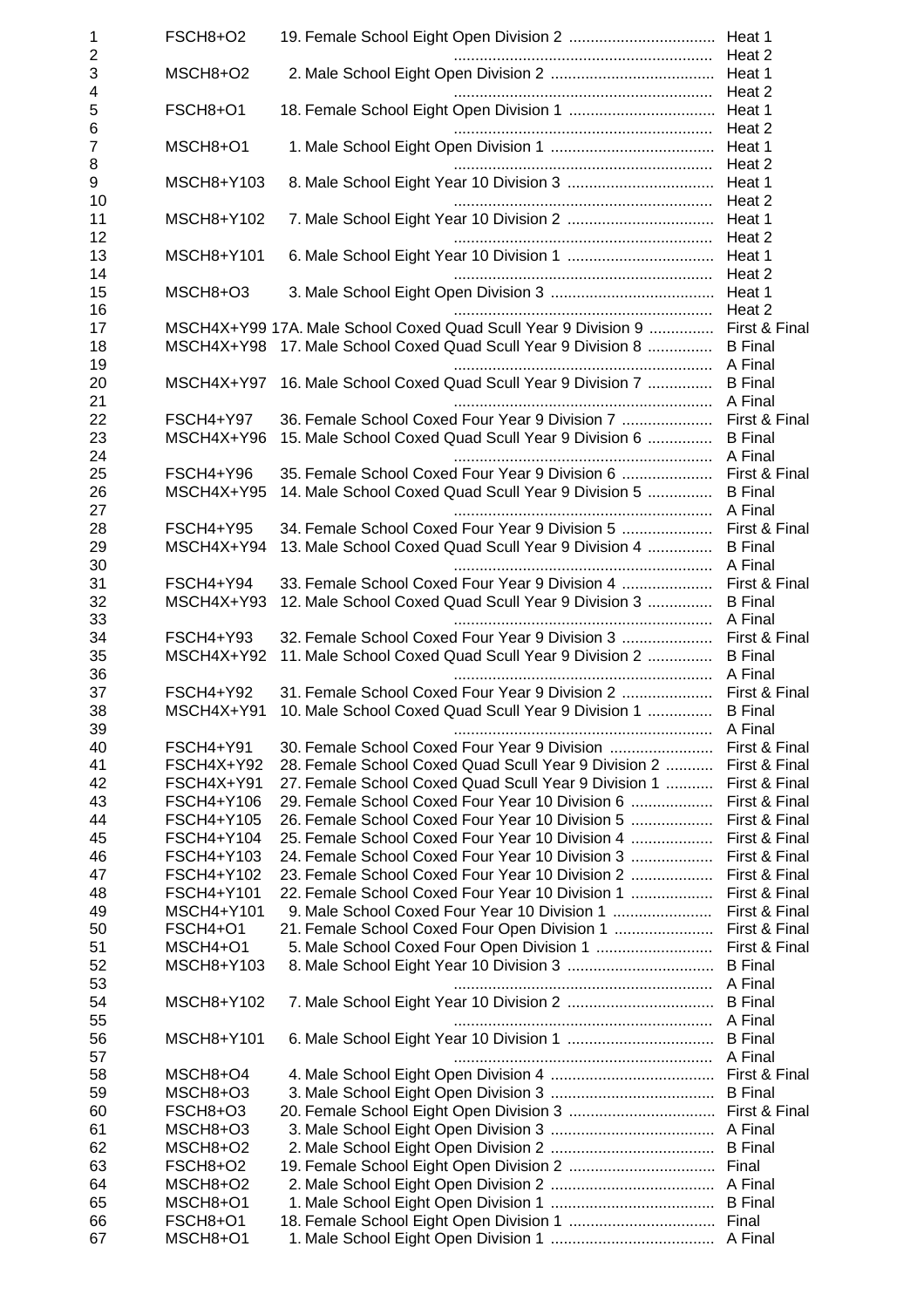| Race 1                                      | Female School Eight Open Division 2 |                                                                                                                   | Heat 1         |         |                   |
|---------------------------------------------|-------------------------------------|-------------------------------------------------------------------------------------------------------------------|----------------|---------|-------------------|
| Place                                       |                                     | Crew                                                                                                              | Lane           | 2000m   | Margins           |
| 1                                           | 19.04                               | Geelong Grammar<br>(Fowles, Gillies, Mackenzie, McLachlan, Radford, Trevor-Jones, Kent, Manifold, c: Watkins)     | 4              | 7:16.02 | 0.00<br>$+0.00$   |
| $\overline{2}$                              | 19.05                               | Haileybury<br>(Devenish, Cruse, Kerr, McLaren, Tzouvelis, Petrakis, Meade, Pullin, c: Shiell)                     | 3              | 7:29.93 | 13.91 +13.91      |
|                                             |                                     | Progress: 1,2->Final (Race 63)                                                                                    |                |         |                   |
| Race 2                                      |                                     | Female School Eight Open Division 2                                                                               |                |         | Heat 2            |
| Place                                       |                                     | Crew                                                                                                              | Lane           | 2000m   | Margins           |
|                                             | 19.03                               | <b>Geelong College</b>                                                                                            |                |         |                   |
| 1                                           |                                     | (Corrie Smith, Porte, Lazarus, Dowling, Gorell, Midgley, Bagnara, Archer, c: Pullin)                              | 4              | 7:20.03 | 0.00<br>$+0.00$   |
|                                             |                                     | 19.02 Caulfield Grammar                                                                                           |                |         |                   |
| 2                                           |                                     | (O'Grady, Woodburn, Heaphy, Thomson, Upton, Neave, Nowicki, Hodge, c: Brown)                                      | 3              | 7:38.73 | 18.70 +18.70      |
| 3                                           |                                     | 19.01 Carey Grammar                                                                                               |                |         |                   |
|                                             |                                     | (Walker, Boddington, Hankin, Dugan, Wakim, Worth, Fennessy, Perry, c: Carayanis)                                  | 5              | 7:50.23 | 11.50 +30.20      |
|                                             |                                     | Progress: 1,2,3->Final (Race 63)                                                                                  |                |         |                   |
| Race 3<br>Male School Eight Open Division 2 |                                     |                                                                                                                   |                |         |                   |
| Place                                       |                                     | Crew                                                                                                              | Lane           | 2000m   | Heat 1<br>Margins |
|                                             | 02.01                               | <b>Brighton Grammar</b>                                                                                           |                |         |                   |
| 1                                           |                                     | (Banfield,Jackson,Barden,Noske,McPeake,Bullock,McConville,De Worsop,c:Moore)                                      | 5              | 6:11.55 | 0.00<br>$+0.00$   |
|                                             |                                     | 02.07 St Kevin's                                                                                                  |                |         |                   |
| $\overline{2}$                              |                                     | (O'Connor, O'Leary, Farnan-Aarons, O'Malley, Hogan, Lindeman, Eaton, Roberts, c: Sinni)                           | 4              | 6:15.61 | 4.06<br>$+4.06$   |
| 3                                           |                                     | 02.02 Caulfield Grammar                                                                                           |                |         |                   |
|                                             |                                     | (Burke, Oriander, Dowling, Bottomley, Ribush, De Nardis, Brandt, Drewitt, c: Clifford)                            | 3              | 6:22.37 | $6.76 + 10.82$    |
| 4                                           |                                     | 02.08 Wesley College                                                                                              |                |         |                   |
|                                             |                                     | (Stephen*,Pewtress,Niteros,Tudge,Randles*,Cargill,Roff-Smith,Williams,c:Sinclair)                                 | 6              | 6:23.88 | $1.51 + 12.33$    |
| 5                                           |                                     | 02.10 Haileybury                                                                                                  |                |         |                   |
|                                             |                                     | (Chinkwok Clarke, Cai, McKay, Gunasegaram, Liang, Holding, Burgess, Okhuizen, c: Moganaraju)                      | 7              | 6:54.00 | $30.12 +42.45$    |
|                                             |                                     | Progress: 1,2,3->FA (Race 64); 4,5->FB (Race 62)                                                                  |                |         | *substitute       |
| Race 4                                      |                                     | Male School Eight Open Division 2                                                                                 |                |         | Heat 2            |
| Place                                       |                                     | Crew                                                                                                              | Lane           | 2000m   | Margins           |
| 1                                           | 02.06                               | Scotch College VIC                                                                                                |                |         |                   |
|                                             |                                     | (Permezel, Kilroe-Smith, McPhail, Lempriere, Hart, Johnston, Bloom, Cameron, c: Phillips)                         | 4              | 6:11.31 | 0.00<br>$+0.00$   |
| $\overline{2}$                              | 02.04                               | <b>Geelong Grammar</b>                                                                                            |                |         |                   |
|                                             |                                     | (Langley, Mills, Slorach, Gaunt, Larritt, MacIntosh, Mortimer, Gorell, c: Canny)                                  | 5              | 6:16.14 | 4.83<br>$+4.83$   |
| 3                                           |                                     | 02.05 Melbourne GS                                                                                                |                |         |                   |
|                                             |                                     | (Davie, Mullin, Nuske, Hann, Hawkins, Ross, Danks, Kerr, c: Zorin)                                                | $\overline{2}$ | 6:17.97 | 1.83<br>$+6.66$   |
| 4                                           |                                     | 02.03 Geelong College                                                                                             |                |         |                   |
|                                             |                                     | (Jackman, Gadd, Illingworth, Congdon, Delahunty, Aker, Williams, Malone, c: Thomson)<br>02.09 Xavier              | 3              | 6:25.19 | 7.22 +13.88       |
| 5                                           |                                     | (Lawson,Burger,Donoghue,Lachal,Mort,Margetts,McNamara,Campbell,c:Rickard)                                         | 6              | 6:35.29 | 10.10 +23.98      |
|                                             |                                     | Progress: 1,2,3->FA (Race 64); 4,5->FB (Race 62)                                                                  |                |         |                   |
|                                             |                                     |                                                                                                                   |                |         |                   |
| Race 5                                      |                                     | Female School Eight Open Division 1                                                                               |                |         | Heat 1            |
| Place                                       |                                     | Crew                                                                                                              | Lane           | 2000m   | Margins           |
| 1                                           | 18.05                               | <b>Wesley College</b>                                                                                             |                |         |                   |
|                                             |                                     | (Hastings, Niteros, Burke, Mims, Ogilvie, Wilson, McCleary, Dawson, c: Howard)                                    | 4              | 6:59.34 | 0.00<br>$+0.00$   |
| $\overline{2}$                              |                                     | 18.03 Geelong College                                                                                             |                |         |                   |
|                                             |                                     | (Barr, Evans, Boness, Longden, Morrison, Dobie, Binos, Balaam, c: Morgan)                                         | 3              | 7:06.20 | 6.86<br>$+6.86$   |
| 3                                           |                                     | 18.02 Caulfield Grammar                                                                                           | 5              | 7:31.82 | 25.62 +32.48      |
|                                             |                                     | (Patterson, McVean, Vanzo, Hayne, Smith, Montag, Bail, Beed, c: Angelopoulos)<br>Progress: 1,2,3->Final (Race 66) |                |         |                   |
|                                             |                                     |                                                                                                                   |                |         |                   |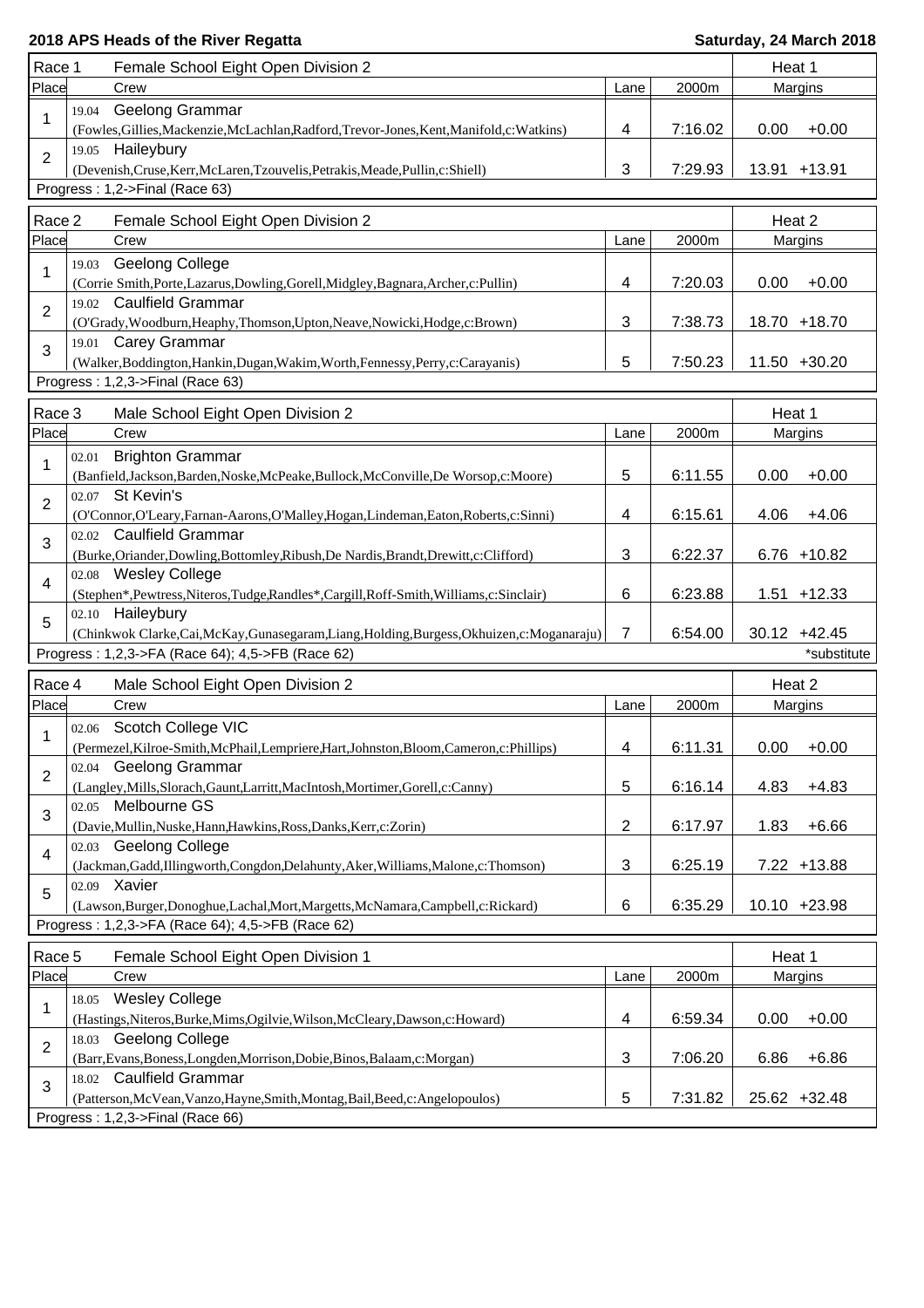| Race 6         | Female School Eight Open Division 1                                                                                |                |         | Heat 2          |
|----------------|--------------------------------------------------------------------------------------------------------------------|----------------|---------|-----------------|
| Place          | Crew                                                                                                               | Lane           | 2000m   | Margins         |
|                | Geelong Grammar<br>18.04                                                                                           |                |         |                 |
| 1              | (Friday, Mactaggart, Biggs, Jackson, Keogh, Moore, Pickard, Atkins, c: Blyth)                                      | 4              | 7:01.29 | 0.00<br>$+0.00$ |
| $\overline{2}$ | 18.06 Haileybury                                                                                                   |                |         |                 |
|                | (Anderson, Stock, O'Donoghue, Trivett, Quinn, Braim, Sherritt, Scaunich, c: Scaunich)                              | 5              | 7:20.13 | 18.84 +18.84    |
| 3              | 18.01 Carey Grammar                                                                                                |                |         |                 |
|                | (Evans, Armstrong, Yoannidis, Irving, Cohen, Teh, Wilkinson, Ward, c: Plummer)                                     | 3              | 7:30.86 | 10.73 +29.57    |
|                | Progress: 1,2,3->Final (Race 66)                                                                                   |                |         |                 |
| Race 7         | Male School Eight Open Division 1                                                                                  |                |         | Heat 1          |
| Place          | Crew                                                                                                               | Lane           | 2000m   | Margins         |
|                | 01.07 Scotch College VIC                                                                                           |                |         |                 |
| 1              | (Dixon,Scott,Hobson,Miscamble,Nothnagel,Miller,Cameron,Emmett,c:Gill)                                              | 5              | 5:59.22 | 0.00<br>$+0.00$ |
|                | 01.04 Geelong College                                                                                              |                |         |                 |
| $\overline{2}$ | (Phung, Page, Moorfoot, Callan, Batrouney, Thornton, Gubbels, Sutherland, c: Bourke)                               | 4              | 6:02.20 | $+2.98$<br>2.98 |
| 3              | 01.10 Xavier                                                                                                       |                |         |                 |
|                | (Kennedy,Brinkworth,Crooke,Dowdell,Toohey,Guy,Amad,Agelopoulos,c:King)                                             | 3              | 6:04.69 | $+5.47$<br>2.49 |
| 4              | 01.06 Melbourne GS                                                                                                 |                |         |                 |
|                | (Anstee, Ward-Ambler, Kloufetos, MacDonald, Hayter, Tragas, Fox, Francis, c: Brown)                                | 6              | 6:06.36 | $+7.14$<br>1.67 |
| 5              | 01.11 Haileybury                                                                                                   |                |         |                 |
|                | (Gardiner, McIntyre, Cain, Traum, Osborne, Clemens, Achermann, Trewin, c: Van Well)                                | 2              | 6:16.52 | 10.16 +17.30    |
| 6              | 01.02 Carey Grammar                                                                                                |                |         |                 |
|                | (Blood,Barnett,Ding,Blood,Mcvicar,Martin,Hubbard,Morrison,c:Arnold)                                                | 7              | 6:27.58 | 11.06 +28.36    |
|                | Progress: 1,2,3->FA (Race 67); 4,5,6->FB (Race 65)                                                                 |                |         |                 |
| Race 8         | Male School Eight Open Division 1                                                                                  |                |         | Heat 2          |
| Place          | Crew                                                                                                               | Lane           | 2000m   | Margins         |
| 1              | <b>Brighton Grammar</b><br>01.01                                                                                   |                |         |                 |
|                | (Armstrong, Kulesza, Kirkham, Murray, Catt, Phillips, Parker, Lewis, c: Durkin)                                    | 4              | 5:59.33 | 0.00<br>$+0.00$ |
| $\overline{2}$ | <b>Geelong Grammar</b><br>01.05                                                                                    |                |         |                 |
|                | (Maconochie, Campbell, Allen, Pithie, Wynn-Pope, Jamieson, Forwood, Fowler, c: Doughty)                            | 5              | 6:02.29 | 2.96<br>$+2.96$ |
| 3              | 01.08 St Kevin's                                                                                                   |                |         |                 |
|                | (Grossi, Piner, McNamara, Ryan, Hart, Lane, Johnson, Cornwell, c: Lincoln-Price)                                   | 3              | 6:04.07 | 1.78<br>$+4.74$ |
| 4              | 01.03 Caulfield Grammar<br>(Cowie,Christofidis,Selemba,Myers,Sellens,Benton,Vlachodimitropoulos,McGivern,c:Tilley) | $\overline{2}$ | 6:10.53 | $6.46 + 11.20$  |
|                | <b>Wesley College</b><br>01.09                                                                                     |                |         |                 |
| 5              | (Tammesild, Burns*, Grant, Macfarlane, Smith, Pleasants, Smith, Lavery, c: Roberts)                                | 6              | 6:14.95 | $4.42 + 15.62$  |
|                | Progress: 1,2,3->FA (Race 67); 4,5->FB (Race 65)                                                                   |                |         | *substitute     |
|                |                                                                                                                    |                |         |                 |
| Race 9         | Male School Eight Year 10 Division 3                                                                               |                |         | Heat 1          |
| Place          | Crew                                                                                                               | Lane           | 2000m   | Margins         |
| 1              | Melbourne GS<br>08.03                                                                                              |                |         |                 |
|                | (Wilson, Naughton, MacNeill, Warr, Harrison, Mollard, Rose, McKenna, c: Fuller)                                    | 5              | 6:56.71 | 0.00<br>$+0.00$ |
| $\overline{2}$ | St Kevin's 3<br>08.08                                                                                              |                |         |                 |
|                | (Healy,Sharp,Williamson,Hannan,Carman,Fodera,Connell,Di Conza,c:Catalfamo)<br>Melbourne GS 2<br>08.04              | 4              | 7:00.01 | $+3.30$<br>3.30 |
| 3              | (Duffy,Tallis,Theodore,Baker,Murray,Thompson,Waddell,Nicol,c:Fox)                                                  | 3              | 7:28.87 | 28.86 +32.16    |
|                | 08.02 Geelong Grammar                                                                                              |                |         |                 |
| $\overline{4}$ | (Asim Z, Phillips, Myles-Malone, Anderson, Wilson, Skoglund, Guirguis, Brenchley, c: Jennings)                     | 6              | 7:31.04 | $2.17 + 34.33$  |
|                | St Kevin's 4<br>08.09                                                                                              |                |         |                 |
| 5              | (Cornell,Conroy,Halastanis,Higgins,Rosengren,Farnan,Dumaresq,Conroy,c:Paterson)                                    | $\mathbf{2}$   | 7:34.61 | $3.57 + 37.90$  |
|                | <b>Geelong College</b><br>08.01                                                                                    |                |         |                 |
| 6              | (Grainger, McNamara, Clifford, Roberts, Hanson, Miller, Faull, Thomson, c: McIntyre)                               | 7              | 7:43.78 | $9.17 +47.07$   |
|                | Progress: 1,2,3->FA (Race 53); 4,5,6->FB (Race 52)                                                                 |                |         |                 |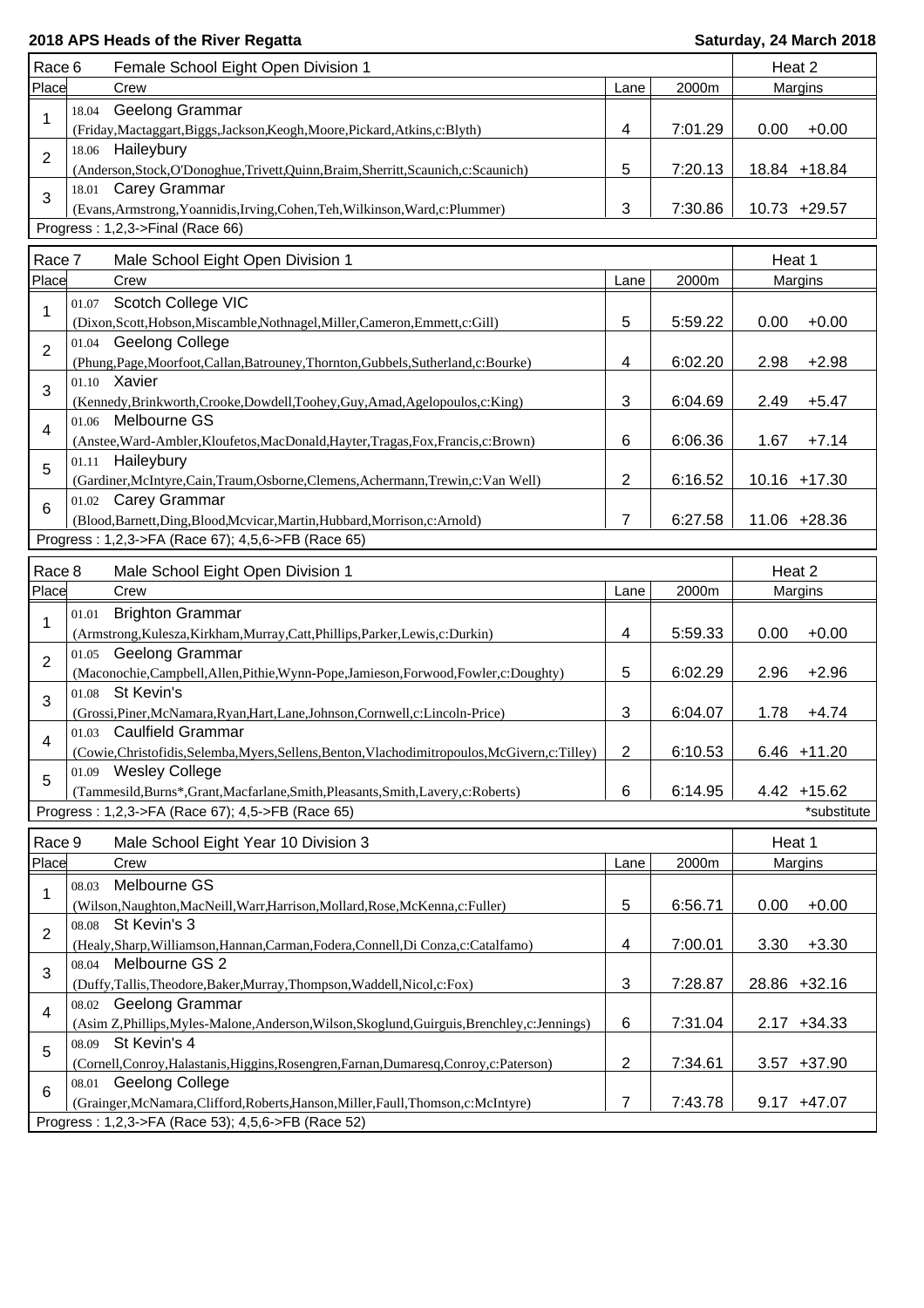| Race 10        |       | Male School Eight Year 10 Division 3                                                                          |                         |         | Heat 2         |             |
|----------------|-------|---------------------------------------------------------------------------------------------------------------|-------------------------|---------|----------------|-------------|
| Place          |       | Crew                                                                                                          | Lane                    | 2000m   | Margins        |             |
|                | 08.05 | Scotch College VIC 1                                                                                          |                         |         |                |             |
| 1              |       | (Finch, Collingwood, Eaton, Macciolli, Upjohn, McDonald, Forsyth, Bolton, c: McDonald)                        | 4                       | 6:52.31 | 0.00           | $+0.00$     |
|                | 08.11 | Xavier                                                                                                        |                         |         |                |             |
| $\overline{c}$ |       | (Burke, Robinson, Alexander, Baker, Amalfi, Vlasblom, Lawson, Lucas, c: Wellink)                              | 3                       | 7:02.27 | 9.96           | $+9.96$     |
|                |       | 08.06 Scotch College VIC 2                                                                                    |                         |         |                |             |
| 3              |       | (Reddrop,Tickner,Pearce Higgins,Caine,McEwan-Smith,Stafford,Morley,Wirth,c:Phillips)                          | 5                       | 7:20.48 | 18.21          | $+28.17$    |
|                |       | 08.10 Wesley College                                                                                          |                         |         |                |             |
| 4              |       |                                                                                                               | $\overline{2}$          | 7:40.34 |                |             |
|                |       | (Coker, McQuillan, Warren, Sweet, Heron, Pospisil, Wraith, Glennon, c: Skiadas)<br>08.07 Scotch College VIC 3 |                         |         | 19.86 +48.03   |             |
| 5              |       |                                                                                                               |                         |         |                |             |
|                |       | (Pawar, Duke, Taylor, Paterson, Collie, Watkins, Walpole-Walsh, Rubins, c: Ewart)                             | 6                       | 7:45.46 | $5.12 + 53.15$ |             |
|                |       | Progress: 1,2,3->FA (Race 53); 4,5->FB (Race 52)                                                              |                         |         |                |             |
| Race 11        |       | Male School Eight Year 10 Division 2                                                                          |                         |         | Heat 1         |             |
| Place          |       | Crew                                                                                                          | Lane                    | 2000m   | Margins        |             |
|                | 07.09 | Xavier                                                                                                        |                         |         |                |             |
| 1              |       |                                                                                                               | 4                       | 6:39.43 | 0.00           | $+0.00$     |
|                | 07.05 | (Higgins, Baker, Calvert, Clausen, Willoughby-Gough, Neave, Whitford, Benston, c: Whelan)<br>Melbourne GS     |                         |         |                |             |
| $\overline{2}$ |       |                                                                                                               |                         |         |                |             |
|                |       | (Skinner, Gleeson, West, Wilson, Pollock, Attiwill, McCurdy, Carmichael, c: Ronning)                          | 5                       | 6:43.34 | 3.91           | $+3.91$     |
| 3              | 07.01 | <b>Brighton Grammar</b>                                                                                       |                         |         |                |             |
|                |       | (Warren,Lovett,Ciciulla,Stewart,Kastrinakis,Swann,Paynter,Frederico,c:Augustini)                              | 6                       | 6:54.37 | 11.03 +14.94   |             |
| 4              |       | 07.03 Geelong College                                                                                         |                         |         |                |             |
|                |       | (Bond, Kennett, Whitford, White, Sinnott, Houen, Nadorp-Goddard, Livingston, c: Dobie)                        | 3                       | 7:09.40 | 15.03 +29.97   |             |
|                |       | Progress: 1,2,3->FA (Race 55); 4->FB (Race 54)                                                                |                         |         |                |             |
| Race 12        |       | Male School Eight Year 10 Division 2                                                                          |                         |         | Heat 2         |             |
| Place          |       | Crew                                                                                                          | Lane                    | 2000m   | Margins        |             |
|                |       | Scotch College VIC                                                                                            |                         |         |                |             |
| 1              | 07.06 |                                                                                                               | $\overline{\mathbf{4}}$ |         | 0.00           | $+0.00$     |
|                |       | (Morley, Hayes, Gillies, Perry, Kluckow, Tsourvakas, Robson, Harrison, c: Phillips)<br>07.07 St Kevin's 2     |                         | 6:35.43 |                |             |
| $\overline{2}$ |       |                                                                                                               |                         |         |                |             |
|                |       | (Duncan, Carden, O'Callaghan, Harvey, Williams, Webb, Briggs, Sullivan, c: Roach)                             | 5                       | 6:48.11 | 12.68 +12.68   |             |
| 3              |       | 07.08 Wesley College                                                                                          |                         |         |                |             |
|                |       | (Marchiori, Tatterson, Cowan, Ryan, Horafiaris, Dugandzic, Heron, Collins, c: Jan)                            | 3                       | 6:51.55 | $3.44 + 16.12$ |             |
| 4              |       | 07.02 Caulfield Grammar                                                                                       |                         |         |                |             |
|                |       | (Pemberton, Ursini, Hume, Whitmee, Riddiford, Xydias, Potgieter, Baxter, c: Palmer)                           | $\overline{c}$          | 6:54.80 | $3.25 + 19.37$ |             |
| 5              | 07.04 | <b>Geelong Grammar</b>                                                                                        |                         |         |                |             |
|                |       | (Heeran, Waters-Rooke, Palmer, MacIntosh, Sewell, Lefebvre, Jacoby, Burt, c: Wallis)                          | 6                       | 7:40.03 | 45.23 +64.60   |             |
|                |       | Progress: 1,2,3->FA (Race 55); 4,5->FB (Race 54)                                                              |                         |         |                |             |
| Race 13        |       | Male School Eight Year 10 Division 1                                                                          |                         |         | Heat 1         |             |
| Place          |       | Crew                                                                                                          | Lane                    | 2000m   | Margins        |             |
|                | 06.06 | Melbourne GS                                                                                                  |                         |         |                |             |
| 1              |       | (Sutton, Gleeson, Scanlon, Bradley, Manton, Hellmann, Paton, Hilditch, c: Bennett)                            | 5                       | 6:23.95 | 0.00           | $+0.00$     |
|                |       | 06.04 Geelong College                                                                                         |                         |         |                |             |
| $\overline{2}$ |       |                                                                                                               | $\overline{\mathbf{4}}$ |         |                |             |
|                |       | (Kay, Naylor, Sorenson, Forshaw, Bell, Fulton, Nurnaitis, Whittakers, c: Gadd)                                |                         | 6:27.06 | 3.11           | $+3.11$     |
| 3              |       | 06.01 Brighton Grammar                                                                                        |                         |         |                |             |
|                |       | (Banfield,Fisher,Morgan,Cook,Jackson,Williams,Clarke,Bortolussi,c:Durkin)                                     | $\,6$                   | 6:27.83 | 0.77           | $+3.88$     |
| 4              |       | 06.09 Wesley College                                                                                          |                         |         |                |             |
|                |       | (Welch*,Bird de la Coeur*,Lynch Smith*,Mason*,Bryant*,Smith*,Martin*,Mashni*,c:Jan)                           | 3                       | 6:30.07 | 2.24           | $+6.12$     |
| 5              |       | 06.02 Carey Grammar                                                                                           |                         |         |                |             |
|                |       | (Livadaras,Lewis,Harris,Kierce,Mummé,Rechner,Feikema,Bickerdike,c:Johnston)                                   | $\overline{7}$          | 6:41.02 | 10.95 +17.07   |             |
| 6              | 06.05 | <b>Geelong Grammar</b>                                                                                        |                         |         |                |             |
|                |       | (Homan, Mort, O'Connor, Bufton, Wagstaff, Caton, Shippen, Martin, c: Bailey)                                  | $\overline{2}$          | 6:45.91 | 4.89 +21.96    |             |
|                |       | Progress: 1,2,3->FA (Race 57); 4,5,6->FB (Race 56)                                                            |                         |         |                | *substitute |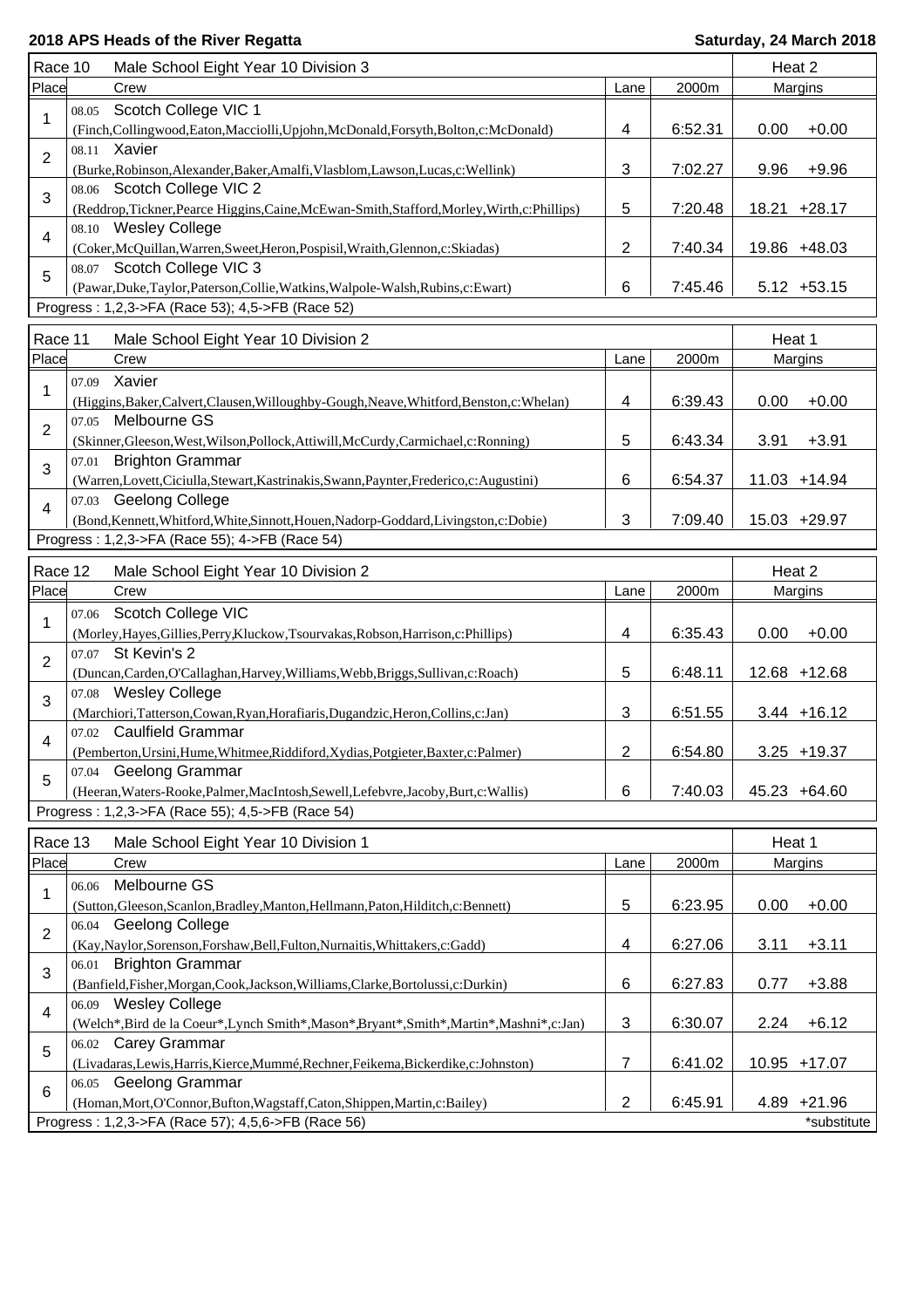|                         | Race 14<br>Male School Eight Year 10 Division 1 |                                                                                                                                    |                         | Heat 2           |                   |
|-------------------------|-------------------------------------------------|------------------------------------------------------------------------------------------------------------------------------------|-------------------------|------------------|-------------------|
| Place                   |                                                 | Crew                                                                                                                               | Lane                    | 2000m            | Margins           |
| 1                       | 06.07                                           | Scotch College VIC                                                                                                                 |                         |                  |                   |
|                         |                                                 | (Lempriere, O'Hara, Fielding, Cullen, Hill, Isles, Symons, Price, c: Gray)                                                         | 4                       | 6:19.40          | 0.00<br>$+0.00$   |
| $\overline{2}$          |                                                 | 06.10 Xavier                                                                                                                       |                         |                  |                   |
|                         |                                                 | (Visentini, Dalton, Waugh, Prowse, Somerville, Brew, Holmes, Croagh, c: Babidge)                                                   | 3                       | 6:22.40          | 3.00<br>$+3.00$   |
| 3                       | 06.03                                           | <b>Caulfield Grammar</b>                                                                                                           |                         |                  |                   |
|                         |                                                 | (Hume, Beadle, Hickman, Sammells, Meyer, Christofidis, Vesely, Stimpson, c: Davis)                                                 | 5                       | 6:24.47          | $+5.07$<br>2.07   |
| 4                       |                                                 | 06.08 St Kevin's 1                                                                                                                 |                         |                  |                   |
|                         |                                                 | (Stevens, Clifford, Gornall, Snowden, Murphy, Dyt, Ball, Burke, c: Powning)                                                        | $\overline{2}$          | 6:36.89          | 12.42 +17.49      |
| 5                       |                                                 | 06.11 Haileybury                                                                                                                   |                         |                  |                   |
|                         |                                                 | (Gale,Coad,Maheepala,Nolan,Jeffrey,Akdogan,Sherman,McPhee,c:Watt)                                                                  | 6                       | 6:38.17          | $1.28 + 18.77$    |
|                         |                                                 | Progress: 1,2,3->FA (Race 57); 4,5->FB (Race 56)                                                                                   |                         |                  |                   |
| Race 15                 |                                                 | Male School Eight Open Division 3                                                                                                  |                         |                  | Heat 1            |
| Place                   |                                                 | Crew                                                                                                                               | Lane                    | 2000m            | Margins           |
| 1                       | 03.01                                           | <b>Brighton Grammar</b>                                                                                                            |                         |                  |                   |
|                         |                                                 | (Field, Mongey, Tweedie, Liddle, Gernandt, Gray, Snowsill, Adams, c: Tzimas)                                                       | 5                       | 6:27.66          | $+0.00$<br>0.00   |
| $\overline{\mathbf{c}}$ |                                                 | 03.08 Xavier                                                                                                                       |                         |                  |                   |
|                         |                                                 | (Cortada-McCorkell, Gorman, Telford, Targett, Ongarello, Hicks, Woodley, Sestan, c: Babidge)                                       | 4                       | 6:31.76          | 4.10<br>$+4.10$   |
| 3                       | 03.05                                           | Melbourne GS                                                                                                                       |                         |                  |                   |
|                         |                                                 | (Hume, May, Stephens, Cooper, Newton-Brown, Finlay, Brown, Hornor, c: Staughton)                                                   | 6                       | 6:43.32          | 11.56 +15.66      |
| 4                       |                                                 | 03.02 Caulfield Grammar                                                                                                            |                         |                  |                   |
|                         |                                                 | (Fong, Xenidis, Allison, Hoffman, Woop, Le Get, Hackett, Eggers, c: Palmer)                                                        | 3                       | 7:32.83          | 49.51 +65.17      |
|                         |                                                 | Progress: 1,2,3->FA (Race 61); 4->FB (Race 59)                                                                                     |                         |                  |                   |
| Race 16                 |                                                 | Male School Eight Open Division 3                                                                                                  |                         |                  | Heat 2            |
| Place                   |                                                 | Crew                                                                                                                               | Lane                    | 2000m            | Margins           |
| 1                       |                                                 | 03.06 Scotch College VIC                                                                                                           |                         |                  |                   |
|                         |                                                 | (Montague,Joel,Dickson,Bolton,Day,Macdonald,Tsigaras,Meikle,c:Miller)                                                              | $\overline{\mathbf{4}}$ | 6:33.70          | 0.00<br>$+0.00$   |
| $\overline{2}$          | 03.04                                           | Geelong Grammar                                                                                                                    |                         |                  |                   |
|                         |                                                 | (Stevens, Campbell, Caiani, Southwick, Retief, Barr-Smith, Ranacher, Alvarez de Toledo, c: Bond)                                   | 3                       | 6:42.54          | 8.84<br>$+8.84$   |
| 3                       |                                                 | 03.03 Geelong College                                                                                                              |                         |                  |                   |
|                         |                                                 | (Vagg, Molloy, Derksen, Rees, Brown, Fulton, Powell, Bray, c: Whitley)                                                             | 5                       | 6:56.89          | 14.35 +23.19      |
| 4                       |                                                 | 03.07 St Kevin's                                                                                                                   |                         |                  |                   |
|                         |                                                 | (Dinh, Scott, Fergus, McBurnie, Maule, Dawe, Agostinelli, Souter, c: Ciavarella)<br>Progress: 1,2,3->FA (Race 61); 4->FB (Race 59) | $\overline{\mathbf{c}}$ | 7:03.39          | 6.50 +29.69       |
|                         |                                                 |                                                                                                                                    |                         |                  |                   |
| Race 17                 |                                                 | Male School Coxed Quad Scull Year 9 Division 9                                                                                     |                         |                  | First & Final     |
| Place                   |                                                 | Crew                                                                                                                               | Lane                    | 1000m            | Margins           |
| 1                       |                                                 | 17A.02 Melbourne GS 9<br>(Wright, Misko, Chesney, Bentley, c: Shepherd)                                                            | $\mathbf{3}$            | 3:51.31          | $+0.00$<br>0.00   |
| 2                       |                                                 | 17A.04 Melbourne GS 11<br>(Giannini, McCurdy, McNamara, Du, c: James)                                                              | 5                       | 3:58.49          | 7.18<br>$+7.18$   |
| 3                       |                                                 | 17A.05 Brighton Grammar 13<br>(Merrill, de Bruijn, Burnell, Elliot, c: Durkin)                                                     | 6                       | 4:00.48          | $+9.17$<br>1.99   |
| 4                       |                                                 | 17A.01 St Kevin's 14<br>(Borger, Hogarth-Clarke, Augerinos, Barton, c: Peters)                                                     | $\sqrt{2}$              | 4:02.09          | 1.61<br>$+10.78$  |
| 5                       |                                                 | 17A.03 St Kevin's 15<br>(Valente, Sonnemann, Zupan, Macmillan, c: Ciavarella)                                                      | 4                       | 4:14.49          | $+23.18$<br>12.40 |
| Race 18                 |                                                 | Male School Coxed Quad Scull Year 9 Division 8                                                                                     |                         |                  | <b>B</b> Final    |
| Place                   |                                                 | Crew                                                                                                                               | Lane                    | 1000m            | Margins           |
| 1                       | 17.10                                           | St Kevin's 12<br>(Ferraro, Jackson, O'Callaghan, McMahon, c: Powning)                                                              | 3                       | 4:06.17          | $+0.00$<br>0.00   |
| 2                       | 17.04                                           | Melbourne GS 10<br>(Butlinski, Miller, Davis, Du, c: James)                                                                        | 4                       | 4:07.04          | 0.87<br>$+0.87$   |
| 3                       | 17.15                                           | Xavier<br>(Webb,Collier,Tognella,Chanter,c:King)                                                                                   | 6                       | 4:09.99          | 2.95<br>$+3.82$   |
| 4                       | 17.02                                           | Brighton Grammar 12 (Thompson, Binnie, Hollway, Pantelopoulos, c: Durkin)                                                          | $\overline{2}$          | 4:22.58          | 12.59<br>$+16.41$ |
| 5                       | 17.06                                           | Melbourne GS 8<br>(Armitage, O'Neill, Farndon, Walkem, c: Yu)                                                                      | 5                       | 4:23.59          | $+17.42$<br>1.01  |
| 6                       | 17.08                                           | Scotch College VIC 11 (Yu, Kyriazis, McLennan, Kent, c: Roberts)                                                                   | $\overline{7}$          | 4:25.16          | 1.57<br>$+18.99$  |
| Race 19                 |                                                 | Male School Coxed Quad Scull Year 9 Division 8                                                                                     |                         |                  | A Final           |
| Place                   |                                                 | Crew                                                                                                                               | Lane                    | 1000m            | Margins           |
| 1                       | 17.09                                           | Scotch College VIC 8<br>(Fyfe, Brown, Morrissey, Marshall, c: McDonald)                                                            | $\mathbf{3}$            | 3:46.60          | 0.00<br>$+0.00$   |
| 2                       | 17.14                                           | Xavier<br>(Whelan, Egan, Schinck, Sidhu, c: King)                                                                                  | $\,6$                   | 3:59.78          | $+13.18$<br>13.18 |
| 3                       | 17.11                                           | St Kevin's 13<br>(Gard, Bigaignon, Terzini, Duffy, c: Lincoln-Price)                                                               | $\overline{c}$          | 4:08.29          | 8.51<br>$+21.69$  |
| 4                       | 17.01                                           | <b>Brighton Grammar 11</b><br>(Noble, Kuzilny, Bailey, Moreton, c: Durkin)                                                         | $\overline{7}$          | 4:11.42          | $3.13 +24.82$     |
| 5                       | 17.16                                           | <b>Brighton Grammar 10</b><br>(Tiver, Bailey, Farrelly, Oliver, c: Durkin)                                                         | 4                       | 4:19.13          | 7.71<br>$+32.53$  |
|                         | 17.17                                           | Melbourne GS 13<br>(Ades, Gao, Galanopoulos, Giannini, c: Stankovich)                                                              | 5                       | <b>SCRATCHED</b> |                   |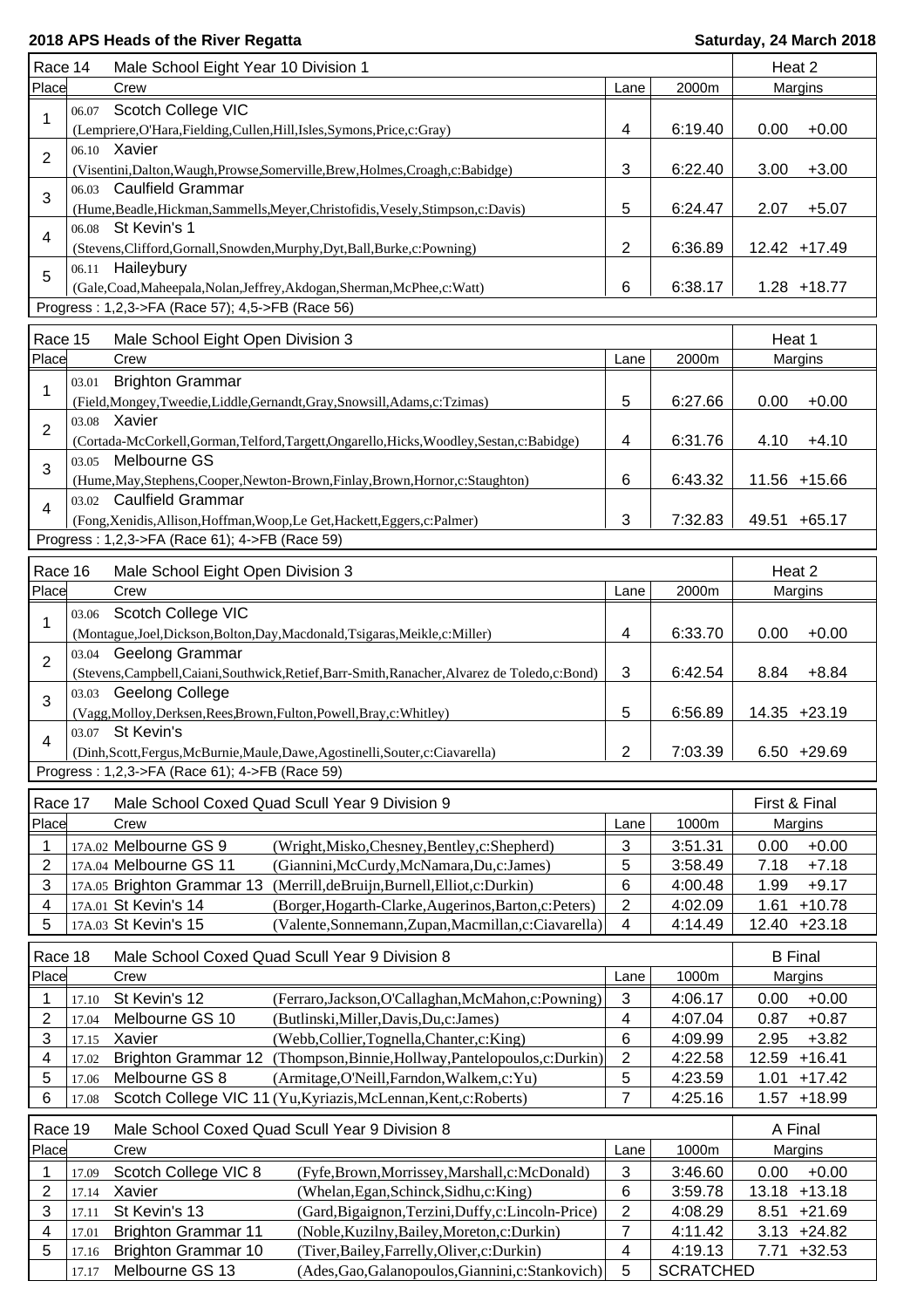| Race 20                 | Male School Coxed Quad Scull Year 9 Division 7                                  |                |          | <b>B</b> Final    |  |
|-------------------------|---------------------------------------------------------------------------------|----------------|----------|-------------------|--|
| Place                   | Crew                                                                            | Lane           | 1000m    | Margins           |  |
| 1<br>16.03              | <b>Brighton Grammar 9</b><br>(Houridis, Hope, Watters, Bowen, c: Durkin)        | 7              | 4:04.10  | $+0.00$<br>0.00   |  |
| $\overline{c}$<br>16.07 | Melbourne GS 7<br>(Ramsden, Qium, Pegoli, Batten, c: Guest)                     | 4              | 4:05.31  | $+1.21$<br>1.21   |  |
| 3<br>16.08              | Scotch College VIC 10<br>(Kyriazis, McLean, Cooper, Nawaratne, c: Davy)         | $\mathbf{3}$   | 4:06.44  | $+2.34$<br>1.13   |  |
| 4<br>16.11              | St Kevin's 11<br>(McCabe, Martin, King, Kelsey, c: Dwyer)                       | 5              | 4:10.60  | 4.16<br>$+6.50$   |  |
| 5<br>16.04              | Geelong College<br>(Wright,Bartley,Lewis,Bird,c:Hunter)                         | $\overline{2}$ | 4:21.17  | $+17.07$<br>10.57 |  |
| 6<br>16.05              | Melbourne GS 12<br>(Campbell, Nguyen, Yao, Ades, c: Stankovich)                 | 6              | 4:38.07  | 16.90<br>$+33.97$ |  |
|                         |                                                                                 |                |          |                   |  |
| Race 21                 | Male School Coxed Quad Scull Year 9 Division 7                                  |                |          | A Final           |  |
| Place                   | Crew                                                                            | Lane           | 1000m    | Margins           |  |
| 1<br>16.09              | Scotch College VIC 7 (Chang, Bromell, Douglas, McLeod, c: Gertis)               | 6              | 3:47.60  | $+0.00$<br>0.00   |  |
| 2<br>16.14              | Xavier<br>(Baker, MacIsaac, Casserly, Purcell, c: Gordon)                       | $\overline{7}$ | 3:56.90  | $+9.30$<br>9.30   |  |
| 3<br>16.13              | Xavier<br>(MacIsaac,Toohey,Whelan,Prowse,c:King)                                | 5              | 3:59.08  | $+11.48$<br>2.18  |  |
| 4<br>16.12              | St Kevin's 9<br>(Kemp, Newton-Brown, Zaspel, O'Leary, c: Lincoln-Price)         | 2              | 4:27.57  | $+39.97$<br>28.49 |  |
| 5<br>16.10              | St Kevin's 10<br>(Hall,Tanner,Lynch,Burke,c:Roach)                              | 3              | 4:52.91  | 25.34 +65.31      |  |
| 6<br>16.02              | Brighton Grammar 8(Draheim, Bourke, Bland, Travers, c: Durkin)                  | 4              | 3:48.05  | <b>RELEGATED</b>  |  |
|                         |                                                                                 |                |          |                   |  |
| Race 22                 | Female School Coxed Four Year 9 Division 7                                      |                |          | First & Final     |  |
| Place                   | Crew                                                                            | Lane           | 1000m    | Margins           |  |
| 1<br>36.01              | Carey Grammar<br>(D'Cruz, Tenace, Schonberg, Rome, c: Jackson)                  | $\overline{4}$ | 4:30.72  | 0.00<br>$+0.00$   |  |
| $\overline{2}$<br>36.04 | Carey Grammar<br>(Hand, Birmingham, Jenkins, Smith, c: Bramley)                 | 5              | 4:43.11  | 12.39 +12.39      |  |
| Race 23                 | Male School Coxed Quad Scull Year 9 Division 6                                  |                |          | <b>B</b> Final    |  |
| Place                   | Crew                                                                            | Lane           | 1000m    | Margins           |  |
|                         |                                                                                 |                |          |                   |  |
| 1<br>15.10              | <b>Wesley College</b><br>(Francey,Conolly,Welberry,McIntosh,c:Darby)            | $\overline{4}$ | 4:02.33  | 0.00<br>$+0.00$   |  |
| $\overline{c}$<br>15.04 | Geelong College<br>(Arnott, Lean, Brown, Doak, c: Zumpe)                        | 2              | 4:04.69  | $+2.36$<br>2.36   |  |
| 3<br>15.03              | <b>Caulfield Grammar</b><br>(Heath, Markley, Burke, Ansell-Jones, c: Davis)     | 5              | 4:06.01  | 1.32<br>$+3.68$   |  |
| 4<br>15.02              | <b>Brighton Grammar 7</b><br>(Karsten, Funston, Harding, Anson, c: Durkin)      | 6              | 4:22.82  | 16.81<br>$+20.49$ |  |
| 5<br>15.01              | <b>Brighton Grammar 6</b><br>(Arrigo, Aloi, Bradfield, Roberts, c: Durkin)      | 3              | 4:26.39  | 3.57<br>$+24.06$  |  |
|                         |                                                                                 |                |          |                   |  |
|                         |                                                                                 |                |          |                   |  |
| Race 24                 | Male School Coxed Quad Scull Year 9 Division 6                                  |                |          | A Final           |  |
| Place                   | Crew                                                                            | Lane           | 1000m    | Margins           |  |
| 1<br>15.11              | Xavier<br>(Kelly, McNamara, Vlasblom, Pozzi, c: Farrugia)                       | 4              | 12:15.23 | $+0.00$<br>0.00   |  |
| 2<br>15.05              | Melbourne GS 6<br>(Hoskins, Batten, Danks, Pirpiris, c: Cha)                    | 6              | 12:25.63 | 10.40 +10.40      |  |
| 3<br>15.09              | St Kevin's 8<br>(Tiganis,Townshend,Reynolds,Rawlings,c:Soebekti)                | $\overline{2}$ | 12:26.27 | $0.64$ +11.04     |  |
| 4<br>15.06              | Scotch College VIC 6 (Livadaras, MacKinnon, Clunies-Ross, Pai, c: Elliott)      | 5              | 12:27.94 | $1.67 + 12.71$    |  |
| 5<br>15.08              | St Kevin's 7<br>(Holland, Nieuwenhuizen, Pane, Prosser, c: Seskis)              | 3              | 12:28.32 | $0.38 + 13.09$    |  |
| 6<br>15.07              | Scotch College VIC 9<br>(Stewart, Cohen, Fergusson, Tadgell, c: Davy)           | 7              | 12:54.80 | 26.48 +39.57      |  |
|                         |                                                                                 |                |          |                   |  |
| Race 25<br>Place        | Female School Coxed Four Year 9 Division 6<br>Crew                              |                |          | First & Final     |  |
|                         |                                                                                 | Lane           | 1000m    | Margins           |  |
| 1<br>35.01              | Carey Grammar<br>(Bloch, Iro, Magi, Sutherland, c: Hubbard)                     | 4              | 4:29.22  | 0.00<br>$+0.00$   |  |
| $\overline{2}$<br>35.02 | <b>Caulfield Grammar</b><br>(Bonwick*, Hawkins*, Jonkman, Le Busque, c: Salter) | 5              | 4:41.28  | $+12.06$<br>12.06 |  |
|                         |                                                                                 |                |          | *substitute       |  |
| Race 26                 | Male School Coxed Quad Scull Year 9 Division 5                                  |                |          | <b>B</b> Final    |  |
| Place                   | Crew                                                                            | Lane           | 1000m    | Margins           |  |
| 1<br>14.08              | St Kevin's 6<br>(Monaghan, Ives, O'Halloran, Tonge, c: Dwyer)                   | 4              | 3:50.79  | 0.00<br>$+0.00$   |  |
| 2<br>14.03              | <b>Caulfield Grammar</b><br>(Gillespie, Oriander, Webb, Sutherland, c: Davis)   | 5              | 4:01.05  | $+10.26$<br>10.26 |  |
| 3<br>14.02              | (Farmakis, Ireland, Fearn, Snowball, c: Jones)                                  | 3              | 4:12.49  | 11.44 +21.70      |  |
| 4<br>14.04              | Carey Grammar<br>Geelong College<br>(Taylor, Aker, King, Facer, c: Tyrrell)     | 6              | 4:47.65  | 35.16 +56.86      |  |
|                         |                                                                                 |                |          |                   |  |
| Race 27                 | Male School Coxed Quad Scull Year 9 Division 5                                  |                |          | A Final           |  |
| Place                   | Crew                                                                            | Lane           | 1000m    | Margins           |  |
| 1<br>14.06              | Scotch College VIC 5 (Beckworth, Taylor, Stynes, Kearney, c: Ross)              | $\overline{4}$ | 3:37.95  | $+0.00$<br>0.00   |  |
| 2<br>14.10              | Xavier<br>(Newman, Jordan, Villiers De Casanove, Shirley, c: Curtain)           | 5              | 3:42.04  | 4.09<br>$+4.09$   |  |
| 3<br>14.05              | Melbourne GS 5<br>(Nastri, Negri, Donnelly, Cuming, c: Appleton)                | 3              | 3:48.48  | 6.44<br>$+10.53$  |  |
| 4<br>14.09              | <b>Wesley College</b><br>(Elliott, Mashni, Kuperholz, Bradley, c: Darby)        | 2              | 3:51.60  | $3.12 + 13.65$    |  |
| 5<br>14.07              | St Kevin's 5<br>(Manning, Baloukeserlis, O'Donoghue, Liptak, c: Bird)           | 6              | 3:58.54  | $6.94 +20.59$     |  |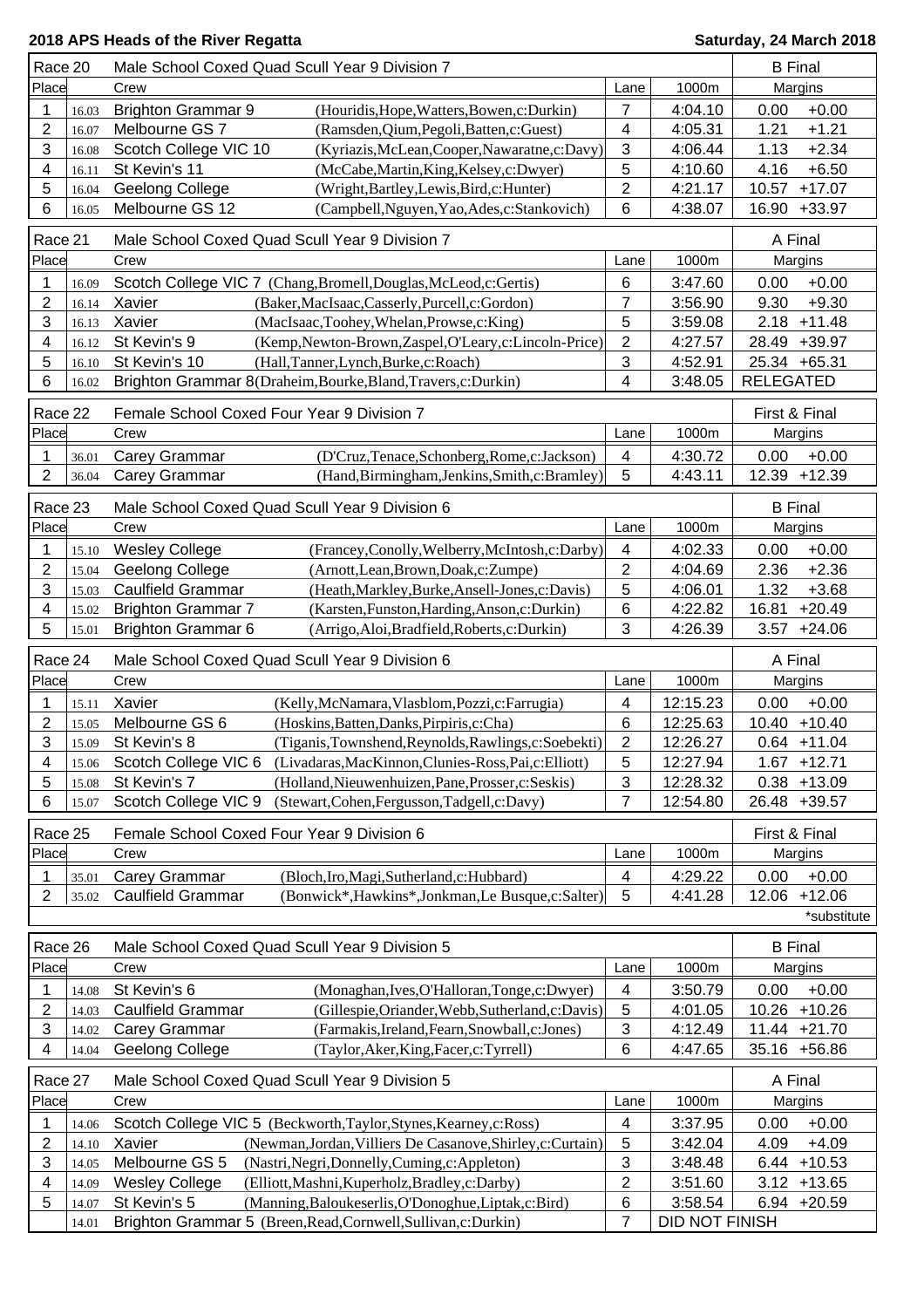| 2018 APS Heads of the River Regatta | Saturday, 24 March 2018 |
|-------------------------------------|-------------------------|
|-------------------------------------|-------------------------|

| Race 28                               | Female School Coxed Four Year 9 Division 5                                                                                         |                   |                    | First & Final                      |
|---------------------------------------|------------------------------------------------------------------------------------------------------------------------------------|-------------------|--------------------|------------------------------------|
| Place                                 | Crew                                                                                                                               | Lane              | 1000m              | Margins                            |
| 1<br>34.01                            | Carey Grammar<br>(Tregear, Green, Tarrant, Stathopoulos, c: Maloney McCall)                                                        | 4                 | 4:24.65            | $+0.00$<br>0.00                    |
| $\overline{2}$<br>34.03               | Geelong College<br>(Thomson, Osborne, Connor, Budge, c: Wilkinson)                                                                 | 3                 | 4:30.30            | 5.65<br>$+5.65$                    |
| 3<br>34.04                            | Caulfield Grammar (Lean, Lee, Cellier, Grummet, c: Chambers)                                                                       | 5                 | 5:00.97            | $+36.32$<br>30.67                  |
| Race 29                               | Male School Coxed Quad Scull Year 9 Division 4                                                                                     |                   |                    | <b>B</b> Final                     |
| Place                                 | Crew                                                                                                                               | Lane              | 1000m              | Margins                            |
| 1<br>13.08                            | <b>Wesley College</b><br>(Ure, Williams, Wilson-Quon, Roberts, c: Turner)                                                          | 4                 | 4:02.74            | $+0.00$<br>0.00                    |
| $\overline{\mathbf{c}}$<br>13.03      | <b>Caulfield Grammar</b><br>(MacPhee,Tilley,Bruning-Smith,Kininmonth,c:Clifford)                                                   | 5                 | 4:06.34            | $+3.60$<br>3.60                    |
| 3<br>13.04                            | (Murphy, Paterson, Williams, Coop, c: Jackman)<br>Geelong College                                                                  | 6                 | 4:23.90            | $+21.16$<br>17.56                  |
| 4<br>13.10                            | Haileybury<br>(Aagam, Panday, Chauhan, Achermann, c: Diss)                                                                         | 3                 | 4:47.04            | $+44.30$<br>23.14                  |
| Race 30                               | Male School Coxed Quad Scull Year 9 Division 4                                                                                     |                   |                    | A Final                            |
| Place                                 | Crew                                                                                                                               | Lane              | 1000m              | Margins                            |
|                                       |                                                                                                                                    |                   |                    |                                    |
| 1<br>13.06<br>$\overline{2}$<br>13.05 | Scotch College VIC 4<br>(Derbyshire, Davy, Kemp, McNamara, c: Cameron)<br>Melbourne GS<br>(Reith, Cuming, Guthrie, Nastri, c: Cha) | 4<br>$\sqrt{3}$   | 4:18.70<br>4:23.45 | $+0.00$<br>0.00<br>4.75<br>$+4.75$ |
| 3<br>13.09                            | Xavier<br>(Hill, Scarff, Power, Wain, c: King)                                                                                     | 5                 | 4:26.78            | 3.33<br>$+8.08$                    |
| 4<br>13.02                            | Carey Grammar<br>(Armstrong, Weymouth, Hatfield, Weir, c: Vollmer)                                                                 | 6                 | 4:36.70            | 9.92<br>$+18.00$                   |
| 5<br>13.01                            | <b>Brighton Grammar 4</b><br>(Hoy, Moir, Swyny, Calcatjicos, c: Durkin)                                                            | $\overline{7}$    | 4:42.00            | $+23.30$<br>5.30                   |
| 6<br>13.07                            | St Kevin's 4<br>(Robin,Lourey,Zdilar,Asham,c:Dwyer)                                                                                | $\overline{2}$    | 4:52.94            | 10.94 +34.24                       |
|                                       |                                                                                                                                    |                   |                    |                                    |
| Race 31                               | Female School Coxed Four Year 9 Division 4                                                                                         |                   |                    | First & Final                      |
| Place                                 | Crew                                                                                                                               | Lane              | 1000m              | Margins                            |
| 1<br>33.01                            | Carey Grammar<br>(Duchini, Wrede, Rechner, Jones, c: Lester)                                                                       | 4                 | 5:11.36            | 0.00<br>$+0.00$                    |
| 2<br>33.05                            | <b>Geelong College</b><br>(Saric, Campbell, Page, Raineri, c: Coleman)                                                             | 5                 | 5:19.02            | $+7.66$<br>7.66                    |
| 3<br>33.06                            | <b>Caulfield Grammar</b><br>(Hetherington, Ingham, Heaphy, O'Brien, c: Tamaressis)                                                 | 3                 | 6:03.86            | $+52.50$<br>44.84                  |
| Race 32                               | Male School Coxed Quad Scull Year 9 Division 3                                                                                     |                   |                    | <b>B</b> Final                     |
| Place                                 | Crew                                                                                                                               | Lane              | 1000m              | Margins                            |
| 1<br>12.01                            | <b>Brighton Grammar 3</b><br>(Barlow, Marriot, Cooper, Vulcan, c: Durkin)                                                          | 4                 | 4:22.89            | $+0.00$<br>0.00                    |
| $\overline{\mathbf{c}}$<br>12.03      | <b>Caulfield Grammar</b><br>(Worcester, Solos, Godwin, Dammersmith, c: Clifford)                                                   | $\mathbf{3}$      | 4:41.52            | 18.63<br>$+18.63$                  |
| 3<br>12.10                            | Haileybury<br>(Marsden, Law, Zagame, Luthra, c: Diss)                                                                              | 5                 | 4:55.23            | 13.71<br>$+32.34$                  |
|                                       |                                                                                                                                    |                   |                    |                                    |
| Race 33                               | Male School Coxed Quad Scull Year 9 Division 3                                                                                     |                   |                    | A Final                            |
| Place                                 | Crew                                                                                                                               | Lane              | 1000m              | Margins                            |
| 1<br>12.06                            | Scotch College VIC 3 (Heerding, Hutchings, Haratsis, Findlay, c: Davy)                                                             | 1                 | 3:46.17            | 0.00<br>$+0.00$                    |
| 2<br>12.07                            | St Kevin's 3<br>(Kidman, Schwidlewski, McCann, Stone, c: Lincoln-Price)                                                            | 4                 | 3:59.53            | 13.36<br>$+13.36$                  |
| 3<br>12.05<br>4                       | Melbourne GS 3<br>(Bridger, Mordes, Gough, Allen, c: Allen)<br>(Newport,Lincoln,Eccles,Coleman,c:Glaspole)                         | 3<br>$\mathbf{2}$ | 4:01.16            | 1.63<br>$+14.99$<br>2.70           |
| 12.02<br>5                            | Carey Grammar<br>Xavier<br>(Amad, Duncan, McCredie, Phipps-Parsons, c: Mazzei)                                                     | 5                 | 4:03.86<br>4:05.59 | $+17.69$<br>1.73<br>$+19.42$       |
| 12.09<br>6<br>12.08                   | <b>Wesley College</b><br>(Nottingham, Wise, Alexander, Berkovitch, c: Darby)                                                       | 6                 | 4:07.71            | $2.12 +21.54$                      |
| <b>INV</b><br>12.04                   | Geelong College<br>(Parkhill, Bongiorno, Fisher, Dennis, c: Sadler)                                                                | $\overline{7}$    | 3:59.52            |                                    |
|                                       | INV - Rowed By Invitation                                                                                                          |                   |                    |                                    |
|                                       |                                                                                                                                    |                   |                    |                                    |
| Race 34                               | Female School Coxed Four Year 9 Division 3                                                                                         |                   |                    | First & Final                      |
| Place                                 | Crew                                                                                                                               | Lane              | 1000m              | Margins                            |
| 1<br>32.05                            | <b>Geelong College</b><br>(Chen, Saffioti, Bray, Corrie Smith, c: Quinlan)                                                         | 4                 | 4:33.70            | $+0.00$<br>0.00                    |
| 2<br>32.01                            | Carey Grammar<br>(McCann, Enzinger, Hiam, Moon, c: McClelland)                                                                     | 5                 | 4:35.16            | $+1.46$<br>1.46                    |
| 3<br>32.06                            | <b>Caulfield Grammar</b><br>(Edwards, Mahlab*, Adam, Kiers, c: Tamaressis)                                                         | 3                 | 4:35.99            | 0.83<br>$+2.29$                    |
|                                       |                                                                                                                                    |                   |                    | *substitute                        |
| Race 35                               | Male School Coxed Quad Scull Year 9 Division 2                                                                                     |                   |                    | <b>B</b> Final                     |
| Place                                 | Crew                                                                                                                               | Lane              | 1000m              | Margins                            |
| 1<br>11.04                            | Geelong College<br>(Deans, Wylie, McMurtrie, Ryan, c: Gorell)                                                                      | 6                 | 3:55.26            | $+0.00$<br>0.00                    |
| 2<br>11.01                            | Brighton Grammar 2 (Anson, Muller, Chapman, Capp, c: Durkin)                                                                       | 4                 | 3:55.65            | 0.39<br>$+0.39$                    |
| 3<br>11.03                            | Caulfield Grammar<br>(Worcester, Chrisomalidis, Hafenden, Andrew, c: Davis)                                                        | 5                 | 4:17.53            | 21.88<br>$+22.27$                  |
| 4<br>11.10                            | Haileybury<br>(Carrillo De Albornoz, Lane, Tribe, McIntyre, c: Douglas)                                                            | 3                 | 4:34.16            | 16.63<br>$+38.90$                  |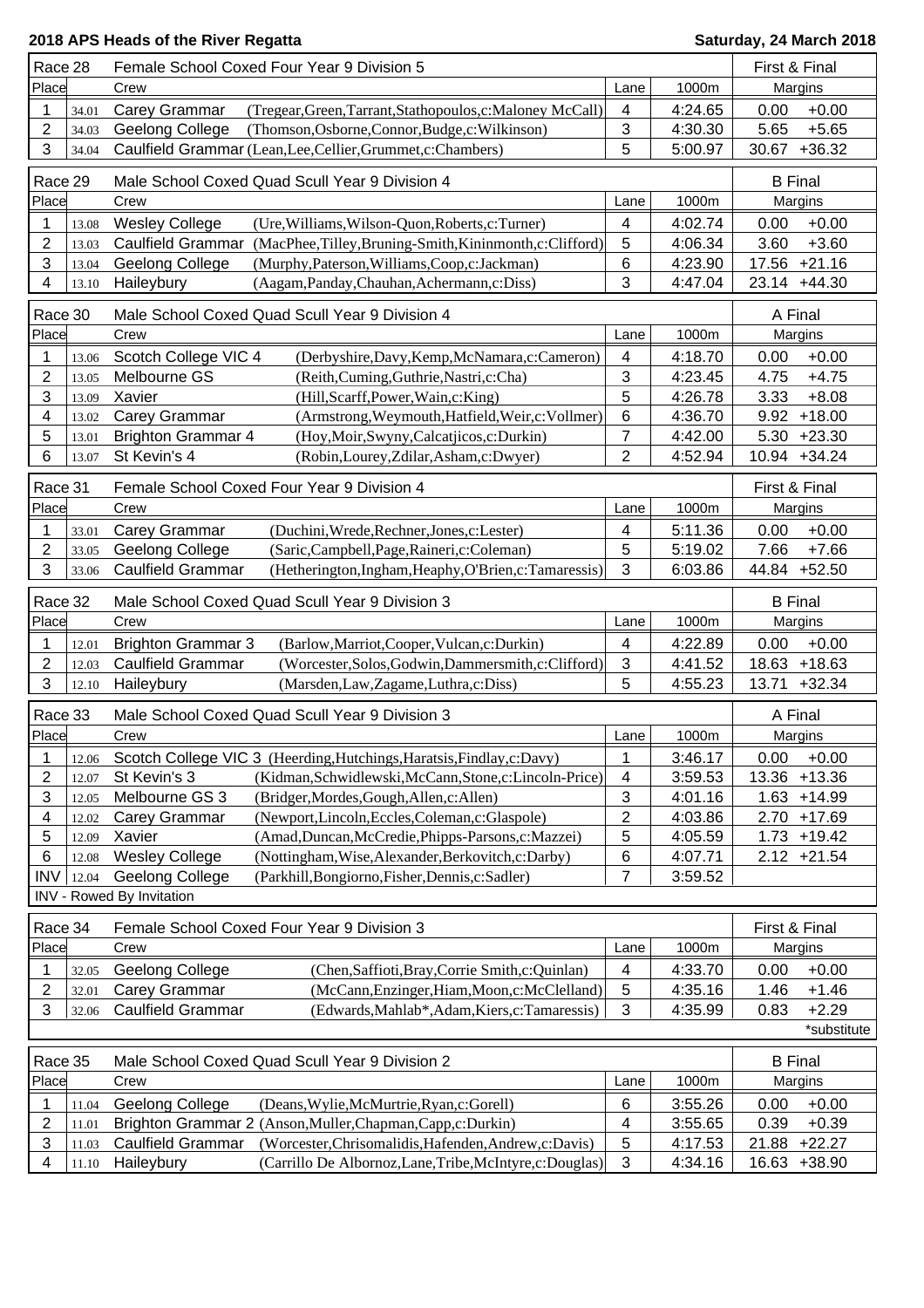| Race 36                 |       | Male School Coxed Quad Scull Year 9 Division 2                                      |                         |         | A Final            |
|-------------------------|-------|-------------------------------------------------------------------------------------|-------------------------|---------|--------------------|
| Place                   |       | Crew                                                                                | Lane                    | 1000m   | Margins            |
| 1                       | 11.06 | Scotch College VIC 2<br>(Abbott, Marro, Burns, Pritchard, c: Bertalli)              | 4                       | 3:29.26 | $+0.00$<br>0.00    |
| $\overline{2}$          | 11.07 | St Kevin's 2<br>(McNair, Bancovich, Bartl, Bare, c: Marinos)                        | 5                       | 3:37.22 | $+7.96$<br>7.96    |
| 3                       | 11.05 | Melbourne GS 2<br>(Arnold, Macindoe, Legg, Jiang, c: Allen)                         | 3                       | 3:39.44 | 2.22<br>$+10.18$   |
| 4                       | 11.02 | Carey Grammar<br>(Davies,Carmody,Nottle,Sturrock,c:Rossi)                           | $6\phantom{1}$          | 3:47.42 | 7.98<br>$+18.16$   |
| $\mathbf 5$             | 11.09 | Xavier<br>(Scalzo, Stewart, McCarthy, Peppard, c: Ivak)                             | $\overline{c}$          | 3:47.89 | $+18.63$<br>0.47   |
| 6                       | 11.08 | <b>Wesley College</b><br>(Knott, Williams*, Harman, Nosiara*, c: Starr)             | $\overline{7}$          | 3:49.10 | $+19.84$<br>1.21   |
|                         |       |                                                                                     |                         |         | *substitute        |
|                         |       |                                                                                     |                         |         |                    |
| Race 37                 |       | Female School Coxed Four Year 9 Division 2                                          |                         |         | First & Final      |
| Place                   |       | Crew                                                                                | Lane                    | 1000m   | Margins            |
| 1                       | 31.01 | Carey Grammar<br>(Doggett, Pace, Van Luyk, Liberopoulos, c: Jackson)                | 4                       | ntt     | 0.00<br>$+0.00$    |
| $\overline{2}$          | 31.03 | Geelong College<br>(Najjar, Edwards, Solly, Newman, c: Kennett)                     | 5                       |         |                    |
| 3                       | 31.05 | <b>Caulfield Grammar</b><br>(Farrar, Kirkham, Hansford, Duperouzel, c: Clifford)    | $\,6$                   |         |                    |
| 4                       | 31.04 | Haileybury<br>(Curphey,Zimbudzi,Proctor-Parker,Joyce,c:Shi)                         | 3                       |         |                    |
|                         |       |                                                                                     |                         |         |                    |
| Race 38                 |       | Male School Coxed Quad Scull Year 9 Division 1                                      |                         |         | <b>B</b> Final     |
| Place                   |       | Crew                                                                                | Lane                    | 1000m   | Margins            |
| 1                       | 10.01 | <b>Brighton Grammar 1</b><br>(Findlay, Collins, Wyss, Hurd, c: Durkin)              | 4                       | 3:40.82 | 0.00<br>$+0.00$    |
| $\overline{2}$          | 10.03 | <b>Caulfield Grammar</b><br>(Louhgnan, Freeman, Cowie, Knight, c: Clifford)         | $\mathbf{3}$            | 3:45.06 | $+4.24$<br>4.24    |
| 3                       | 10.02 | Carey Grammar<br>(Harding, Panagopoulos, Richardson, Perry, c: Baxter)              | 6                       | 3:49.07 | $+8.25$<br>4.01    |
| 4                       | 10.10 | Haileybury<br>(Blight,Cookesley,Morten,Hawley,c:Douglas)                            | 5                       | 3:52.28 | 3.21<br>$+11.46$   |
| Race 39                 |       | Male School Coxed Quad Scull Year 9 Division 1                                      |                         |         | A Final            |
| Place                   |       | Crew                                                                                | Lane                    | 1000m   | Margins            |
|                         |       |                                                                                     |                         |         |                    |
| 1                       | 10.06 | Scotch College VIC 1 (Dryden, Strang, McLennan, Ryan, c: Lempriere)                 | 4                       | 3:23.40 | $+0.00$<br>0.00    |
| $\overline{\mathbf{c}}$ | 10.09 | Xavier<br>(Singh, Lyons, Shaw, Hansen, c: Noonan)                                   | 3                       | 3:26.03 | $+2.63$<br>2.63    |
| 3                       | 10.07 | St Kevin's 1<br>(Daffern, Foldi, Cross, Moffat, c: Dwyer)                           | 6                       | 3:27.00 | 0.97<br>$+3.60$    |
| 4                       | 10.08 | <b>Wesley College</b><br>(Hudson, Herman, Spincer, Walker, c: Kavenagh)             | 5                       | 3:31.61 | 4.61<br>$+8.21$    |
| 5                       | 10.05 | Melbourne GS 1<br>(Conroy, Sibly, Froomes-Houseman, Watson, c: Campbell)            | 2                       | 3:32.40 | 0.79<br>$+9.00$    |
| 6                       | 10.04 | <b>Geelong College</b><br>(Williams, Snell, Jenkins, Congdon, c: Williams)          | $\overline{7}$          | 3:49.52 | 17.12<br>$+26.12$  |
| Race 40                 |       | Female School Coxed Four Year 9 Division                                            |                         |         | First & Final      |
| Place                   |       | Crew                                                                                | Lane                    | 1000m   | Margins            |
| 1                       | 30.01 | Carey Grammar<br>(Herbert, Turnley, Phillips, John, c: Duchini)                     | $\overline{\mathbf{4}}$ | 4:11.93 | $+0.00$<br>0.00    |
| 2                       | 30.03 | (Koch, Probert, Comben, Dunkley-Smith, c: Paton)<br><b>Geelong College</b>          | 3                       | 4:19.70 | 7.77<br>$+7.77$    |
| 3                       | 30.04 | Haileybury<br>(Thomasson, Ferrier, Hadjikakou, Caspers, c: Loh)                     | 5                       | 4:26.25 | $+14.32$<br>6.55   |
| 4                       | 30.05 | <b>Caulfield Grammar</b><br>(Schofield, Bennett, Redlich, Morrison, c: Kaufman)     | $6\phantom{1}6$         | 4:30.60 | $4.35 + 18.67$     |
|                         |       |                                                                                     |                         |         |                    |
| Race 41                 |       | Female School Coxed Quad Scull Year 9 Division 2                                    |                         |         | First & Final      |
| Place                   |       | Crew                                                                                | Lane                    | 1000m   | Margins            |
| 1                       | 28.01 | Carey Grammar<br>(Edwards, Spencer, Gebert, Spencer, c: Jones)                      | 5                       | 4:12.77 | 0.00<br>$+0.00$    |
| $\overline{c}$          | 28.04 | <b>Wesley College</b><br>(Peters, Jacobson, Pinchbeck, Nankervis, c: Dimitropoulos) | 3                       | 4:15.28 | 2.51<br>$+2.51$    |
| 3                       | 28.05 | Haileybury<br>(Davidson, Muller, Aivatoglou, Valianatos, c: McLean)                 | $\overline{2}$          | 4:22.82 | $+10.05$<br>7.54   |
| 4                       | 28.03 | Geelong College<br>(Greer, Blampied, Bohun, McHarry, c: Callahan)                   | 4                       | 4:33.18 | 10.36<br>$+20.41$  |
| 5                       | 28.02 | Caulfield Grammar<br>(Hawdon, Jonkman, Beadle, Grant, c: Salter)                    | 6                       | 5:13.33 | 40.15<br>$+60.56$  |
| Race 42                 |       | Female School Coxed Quad Scull Year 9 Division 1                                    |                         |         | First & Final      |
| Place                   |       | Crew                                                                                | Lane                    | 1000m   | Margins            |
|                         |       |                                                                                     |                         |         |                    |
| 1                       | 27.04 | Wesley College (Lavery, Joyce, Hetrel, Dawson, c: Dimitropoulos)                    | 4                       | 4:00.03 | 0.00<br>$+0.00$    |
| $\overline{c}$          | 27.03 | Geelong College (Gleeson, Young, Howell, Edmonds, c: Dodd)                          | 5                       | 4:05.69 | 5.66<br>$+5.66$    |
| 3                       | 27.05 | (Scaunich, Stock, McDonald, Trim, c: Jones)<br>Haileybury                           | 6                       | 4:06.66 | 0.97<br>$+6.63$    |
| 4                       | 27.02 | Caulfield Grammar (Fairhall, Sweeney-Johnston, Lidgerwood, Brooks, c: Marando3)     |                         | 4:17.39 | $+17.36$<br>10.73  |
| 5                       | 27.01 | Carey Grammar (Xing, Wilkinson, Jago, Williams, c: McLean)                          | 2                       | 6:14.80 | 117.41<br>$+134.7$ |
| Race 43                 |       | Female School Coxed Four Year 10 Division 6                                         |                         |         | First & Final      |
| Place                   |       | Crew                                                                                | Lane                    | 1000m   | Margins            |
| 1                       | 29.02 | Geelong Grammar 1 (Mortimer, McNamara, D'Andrea, Brumby, c: Metcalfe)               | $\overline{4}$          | 4:21.43 | $+0.00$<br>0.00    |
| $\overline{2}$          | 29.01 | Geelong College (White, Buchanan Martschinke, Tehan, Moulin-Singer, c: Dodd) 5      |                         | 4:28.37 | 6.94<br>$+6.94$    |
| $\sqrt{3}$              | 29.03 | Geelong Grammar 2 (Libardi, Nixon, Li, Hallmark, c: Kirby)                          | 3                       | 4:46.22 | $+24.79$<br>17.85  |
| 4                       | 29.04 | Geelong Grammar 3 (Gibson, Laughton, Minson, Dowling, c: Turnbull)                  | 6                       | 4:58.18 | 11.96 +36.75       |
|                         |       |                                                                                     |                         |         |                    |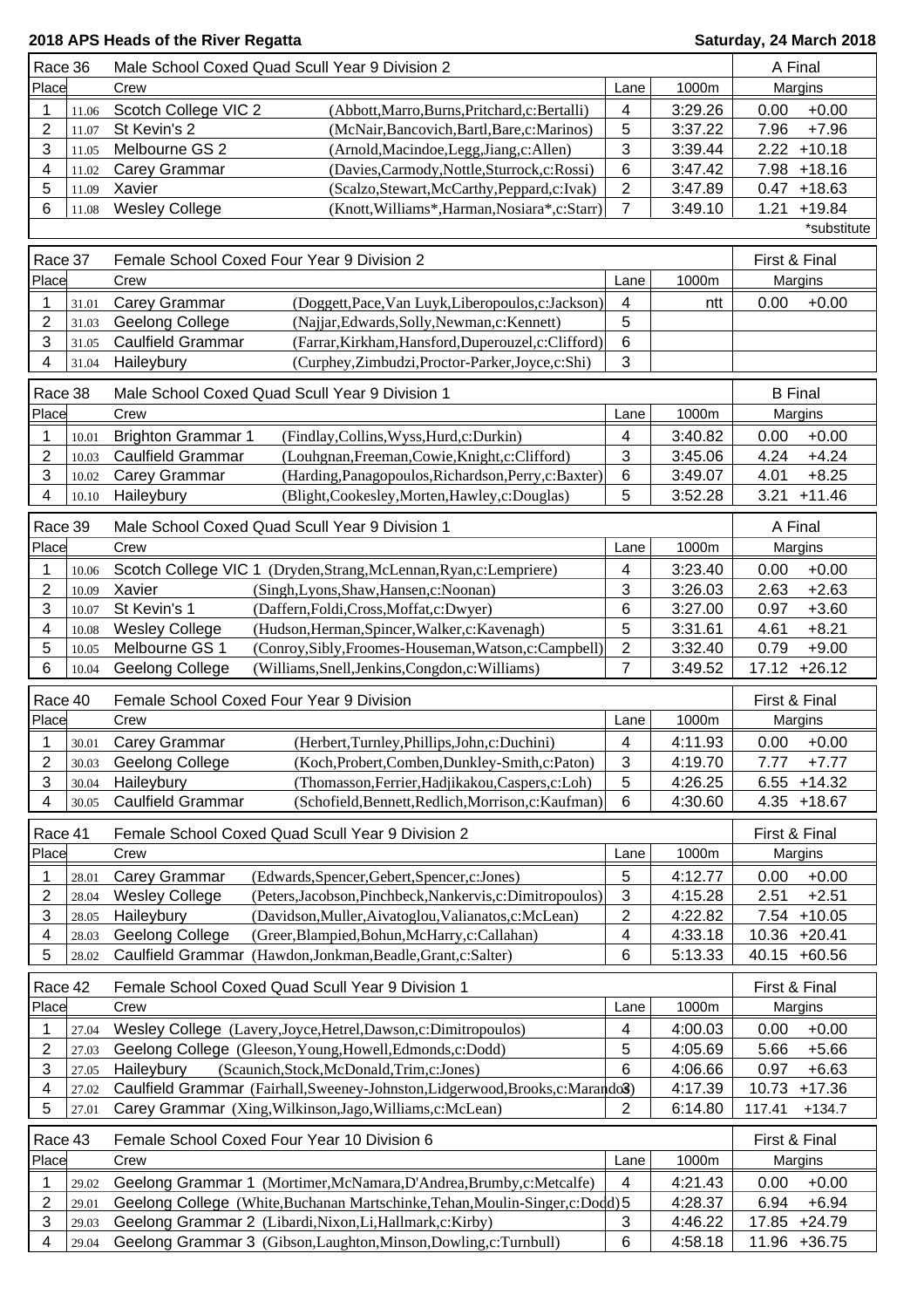| Race 44                      | Female School Coxed Four Year 10 Division 5                                                                            |                 | First & Final      |                                    |
|------------------------------|------------------------------------------------------------------------------------------------------------------------|-----------------|--------------------|------------------------------------|
| Place                        | Crew                                                                                                                   | Lane            | 1000m              | Margins                            |
| 1<br>26.04                   | Geelong Grammar 1 (Grave, Furphy, Needle, Mackirdy, c: McGrath)                                                        | 3               | 4:14.35            | $+0.00$<br>0.00                    |
| 2<br>26.05                   | Geelong Grammar 2 (Perrignon, Guoga, Sinclair, Tivey, c: Shackleton)                                                   | 4               | 4:14.89            | 0.54<br>$+0.54$                    |
| 3<br>26.03                   | Geelong College (Adams, Kearns, Curnow, McIntyre, c: Barr)                                                             | 5               | 4:19.52            | 4.63<br>$+5.17$                    |
| 4<br>26.02                   | Caulfield Grammar (Hermans, Antonopoulos, Xenofontos, Melrose, c: Paterakis)                                           | $6\phantom{1}6$ | 4:29.98            | $+15.63$<br>10.46                  |
| 5<br>26.01                   | (Ackman, Portelli, Koulies, Babbar, c: Giarrusso)<br>Carey Grammar                                                     | $\overline{2}$  | 4:33.13            | $+18.78$<br>3.15                   |
| Race 45                      | Female School Coxed Four Year 10 Division 4                                                                            |                 |                    | First & Final                      |
| Place                        | Crew                                                                                                                   | Lane            | 1000m              | Margins                            |
| 1<br>25.04                   | Geelong Grammar<br>(Pierson, Browne, Atkins, McDonald, c: Middleton)                                                   | 4               | 4:17.66            | $+0.00$<br>0.00                    |
| 2<br>25.02                   | <b>Caulfield Grammar</b><br>(Ermer, Spanos, Avage, Coburn, c: Collett)                                                 | 5               | 4:19.71            | $+2.05$<br>2.05                    |
| 3<br>25.01                   | Carey Grammar<br>(Gray, Morris, Budd, Yao, c: Ryan)                                                                    | 3               | 4:20.96            | 1.25<br>$+3.30$                    |
| 4<br>25.03                   | Geelong College<br>(Bath, Howie, Clifford, Coutts, c: McLaughlin)                                                      | 6               | 4:28.02            | $+10.36$<br>7.06                   |
|                              | Female School Coxed Four Year 10 Division 3                                                                            |                 |                    | First & Final                      |
| Race 46<br>Place             | Crew                                                                                                                   | Lane            | 1000m              | Margins                            |
|                              |                                                                                                                        |                 |                    |                                    |
| 1<br>24.01<br>$\overline{c}$ | Carey Grammar<br>(Bozzone, Fleay, Wheeler, Storm, c: Valentine)<br><b>Caulfield Grammar</b>                            | 4<br>5          | 3:57.90            | 0.00<br>$+0.00$<br>$+6.88$<br>6.88 |
| 24.02<br>3                   | (Cooper,Fordham,Black,Plant-Chaney,c:Collett)<br>Geelong Grammar<br>(Headon, McLachlan, Pickard, Sutherland, c: White) | 3               | 4:04.78<br>4:05.67 | 0.89<br>$+7.77$                    |
| 24.04<br>4<br>24.03          | Geelong College<br>(Murphy, Hayden, Malone, Atkinson, c: Alexeyeff)                                                    | 6               | 4:08.36            | 2.69<br>$+10.46$                   |
| 5<br>24.05                   | <b>Wesley College</b><br>(Brindley, Martin, Wilson, Coghlan, c: Dimitropoulos)                                         | $\overline{c}$  | 4:13.88            | $+15.98$<br>5.52                   |
| 6<br>24.06                   | Haileybury<br>(Zajac, Arhon, McGrath, Goodwill, c: Smith)                                                              | 7               | 4:27.55            | 13.67<br>$+29.65$                  |
|                              |                                                                                                                        |                 |                    |                                    |
| Race 47                      | Female School Coxed Four Year 10 Division 2                                                                            |                 |                    | First & Final                      |
| Place                        | Crew                                                                                                                   | Lane            | 1000m              | Margins                            |
| 1<br>23.04                   | Geelong Grammar<br>(Jason, Hood, Cole, Lansell, c: McEachern)                                                          | 3               | 4:03.75            | $+0.00$<br>0.00                    |
| $\overline{c}$<br>23.03      | Geelong College<br>(Crtalic, Richards, Tierney, Thompson, c: Gross)                                                    | 4               | 4:07.57            | $+3.82$<br>3.82                    |
| 3<br>23.02                   | <b>Caulfield Grammar</b><br>(Halphen, Sinn, Matthews, Gaudry, c: Paterakis)                                            | 5               | 4:11.57            | 4.00<br>$+7.82$                    |
| 4<br>23.05                   | <b>Wesley College</b><br>(Vawser, Dowland, Jenkins, Carter, c: Feferkranz)                                             | $\overline{c}$  | 4:15.24            | 3.67<br>$+11.49$                   |
| 5<br>23.01                   | Carey Grammar<br>(Jelavic,Lurati,Teh,Arnott,c:Quay)                                                                    | 6               | 4:18.80            | $3.56 + 15.05$                     |
| 6<br>23.06                   | Haileybury<br>(Pietersz, Bell, Perdriau, De Silva, c: McKenna)                                                         | 7               | 4:32.90            | 14.10 +29.15                       |
| Race 48                      | Female School Coxed Four Year 10 Division 1                                                                            |                 |                    | First & Final                      |
| Place                        | Crew                                                                                                                   | Lane            | 1000m              | Margins                            |
| 1<br>22.03                   | Geelong College<br>(Chalmers, Longden, Thornton, Mathias, c: Barr)                                                     | 5               | 3:54.09            | $+0.00$<br>0.00                    |
| 2<br>22.04                   | Geelong Grammar<br>(Pithie, Leckey, Kisvarda, Ward, c: Parkes)                                                         | 3               | 3:57.86            | 3.77<br>$+3.77$                    |
| 3<br>22.02                   | Caulfield Grammar<br>(Voigt, Malone, Norbury, Morrisby, c: Collett)                                                    | 4               | 3:59.44            | 1.58<br>$+5.35$                    |
| 4<br>22.05                   | (Chen, Paterson, Psomas, Dow, c: Sinclair)<br><b>Wesley College</b>                                                    | 6               | 4:04.04            | $+9.95$<br>4.60                    |
| 5<br>22.06                   | (Carter, Marais, Rochert, Scaunich, c: Smith)<br>Haileybury                                                            | 2               | 4:06.50            | $+12.41$<br>2.46                   |
| 6<br>22.01                   | Carey Grammar<br>(Cronshaw, Bavage, McDermott, Hutchins, c: Di Nello)                                                  | $\overline{7}$  | 4:10.76            | 4.26<br>$+16.67$                   |
|                              |                                                                                                                        |                 |                    |                                    |
| Race 49                      | Male School Coxed Four Year 10 Division 1                                                                              |                 |                    | First & Final                      |
| Place                        | Crew                                                                                                                   | Lane            | 1000m              | Margins                            |
| 1<br>09.04                   | Xavier<br>(Dahan, Grohs, Jarman, Galvin, c: Whelan)                                                                    | 3               | 3:39.90            | $+0.00$<br>0.00                    |
| 2<br>09.02                   | Carey Grammar<br>(Borley, Boddington, Lloyd, Cowley, c: Quay)                                                          | 4               | 3:49.61            | $+9.71$<br>9.71                    |
| 3<br>09.01                   | (Wang, Aloi, Langdon, Cory, c: Durkin)<br><b>Brighton Grammar</b>                                                      | 5               | 3:59.69            | $+19.79$<br>10.08                  |
| 4<br>09.03                   | Geelong Grammar<br>(Morton, Homan, Spangler, Moses, c: Holt)                                                           | 6               | 4:17.04            | 17.35 +37.14                       |
| Race 50                      | Female School Coxed Four Open Division 1                                                                               |                 |                    | First & Final                      |
| Place                        | Crew                                                                                                                   | Lane            | 1000m              | Margins                            |
| 1<br>21.01                   | <b>Wesley College</b><br>(Long, Hayes, Sargent, Stephen, c: Hanna)                                                     | 4               | 3:58.36            | $+0.00$<br>0.00                    |
| $\overline{2}$<br>21.02      | (Fellows, Murphy, Deitch, Bjarnason, c: Cooper-Geoffrey)<br>Haileybury                                                 | 5               | 4:18.27            | 19.91<br>$+19.91$                  |
| Race 51                      | Male School Coxed Four Open Division 1                                                                                 |                 |                    | First & Final                      |
| Place                        | Crew                                                                                                                   | Lane            | 1000m              | Margins                            |
| 05.02<br>1                   | Geelong College<br>(Byrne, Jewell, Aker, Deppeler, c: Morgan)                                                          | 5               | 3:49.67            | $+0.00$<br>0.00                    |
| 2<br>05.01                   | (Puri, Murray-Hurley, Traynor, Pitts, c: Lincoln)<br>Carey Grammar                                                     | 4               | 3:57.07            | 7.40<br>$+7.40$                    |
|                              | (Braim, Cherukuri, Dawood, Liu, c: Diss)<br>Haileybury                                                                 | 3               | 4:05.37            | 8.30<br>$+15.70$                   |
| 3<br>05.03                   |                                                                                                                        |                 |                    |                                    |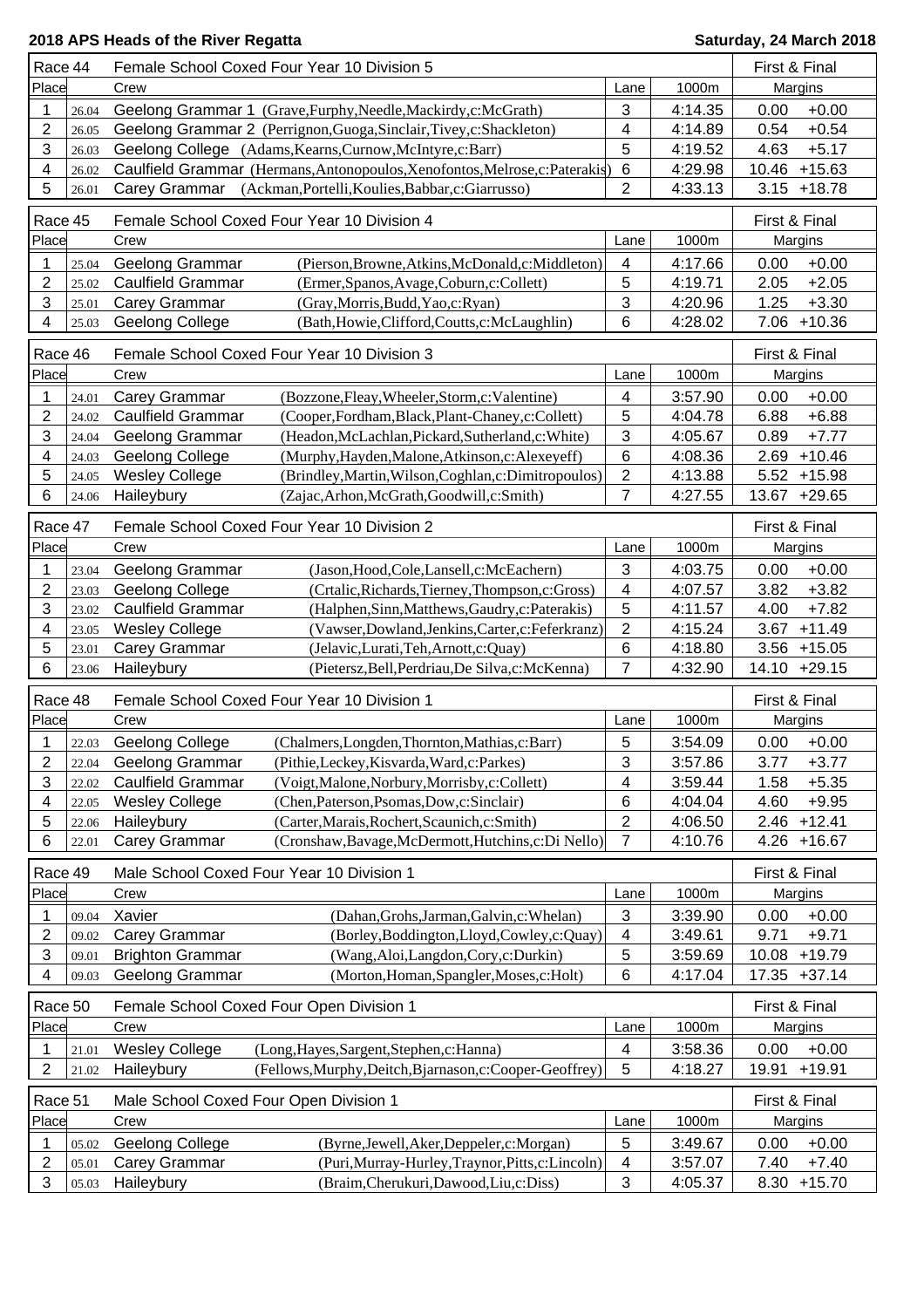|                | Race 52<br>Male School Eight Year 10 Division 3 |                                                                                                                | <b>B</b> Final |         |                 |                 |
|----------------|-------------------------------------------------|----------------------------------------------------------------------------------------------------------------|----------------|---------|-----------------|-----------------|
| Place          |                                                 | Crew                                                                                                           | Lane           | 2000m   | Margins         |                 |
|                | 08.10                                           | <b>Wesley College</b>                                                                                          |                |         |                 |                 |
| 1              |                                                 | (Coker, McQuillan, Warren, Sweet, Heron, Pospisil, Wraith, Glennon, c: Skiadas)                                | 5              | ntt     | 0.00            | $+0.00$         |
|                |                                                 | 08.02 Geelong Grammar                                                                                          |                |         |                 |                 |
| $\overline{2}$ |                                                 | (Asim Z, Phillips, Myles-Malone, Anderson, Wilson, Skoglund, Guirguis, Brenchley, c: Jennings)                 | 4              |         | 2.27            | $+2.27$         |
| 3              |                                                 | 08.01 Geelong College                                                                                          |                |         |                 |                 |
|                |                                                 | (Grainger, McNamara, Clifford, Roberts, Hanson, Miller, Faull, Thomson, c: McIntyre)                           | 2              |         | 2.81            | $+5.08$         |
| 4              |                                                 | 08.07 Scotch College VIC 3                                                                                     |                |         |                 |                 |
|                |                                                 | (Pawar, Duke, Taylor, Paterson, Collie, Watkins, Walpole-Walsh, Rubins, c: Ewart)                              | 3              |         |                 | 14.07 +19.15    |
| 5              |                                                 | 08.09 St Kevin's 4                                                                                             |                |         |                 |                 |
|                |                                                 | (Cornell,Conroy,Halastanis,Higgins,Rosengren,Farnan,Dumaresq,Conroy,c:Paterson)                                | 6              |         |                 | $5.23 +24.38$   |
| Race 53        |                                                 | Male School Eight Year 10 Division 3                                                                           |                |         | A Final         |                 |
| Place          |                                                 | Crew                                                                                                           | Lane           | 2000m   |                 | Margins         |
|                |                                                 |                                                                                                                |                |         |                 |                 |
| 1              | 08.05                                           | Scotch College VIC 1                                                                                           | 4              |         |                 |                 |
|                |                                                 | (Finch, Collingwood, Eaton, Macciolli, Upjohn, McDonald, Forsyth, Bolton, c: McDonald)<br>08.08 St Kevin's 3   |                | 7:00.42 | 0.00            | $+0.00$         |
| $\overline{2}$ |                                                 |                                                                                                                | 3              |         |                 |                 |
|                | 08.03                                           | (Healy,Sharp,Williamson,Hannan,Carman,Fodera,Connell,Di Conza,c:Catalfamo)<br>Melbourne GS                     |                | 7:10.66 |                 | $10.24 + 10.24$ |
| 3              |                                                 |                                                                                                                |                | 7:14.88 |                 |                 |
|                | 08.11 Xavier                                    | (Wilson, Naughton, MacNeill, Warr, Harrison, Mollard, Rose, McKenna, c: Fuller)                                | 5              |         |                 | $4.22 + 14.46$  |
| 4              |                                                 |                                                                                                                | 6              | 7:18.77 |                 | $3.89 + 18.35$  |
|                |                                                 | (Burke, Robinson, Alexander, Baker, Amalfi, Vlasblom, Lawson, Lucas, c: Wellink)<br>08.06 Scotch College VIC 2 |                |         |                 |                 |
| 5              |                                                 | (Reddrop,Tickner,Pearce Higgins,Caine,McEwan-Smith,Stafford,Morley,Wirth,c:Phillips)                           | 2              | 7:29.02 |                 | 10.25 +28.60    |
|                |                                                 |                                                                                                                |                |         |                 |                 |
|                |                                                 |                                                                                                                |                |         |                 |                 |
| 6              | 08.04                                           | Melbourne GS 2                                                                                                 |                |         |                 |                 |
|                |                                                 | (Duffy,Tallis,Theodore,Baker,Murray,Thompson,Waddell,Nicol,c:Fox)                                              | 7              | 7:56.06 |                 | 27.04 +55.64    |
| Race 54        |                                                 | Male School Eight Year 10 Division 2                                                                           |                |         | <b>B</b> Final  |                 |
| Place          |                                                 | Crew                                                                                                           | Lane           | 2000m   |                 | Margins         |
|                | 07.02                                           | <b>Caulfield Grammar</b>                                                                                       |                |         |                 |                 |
| 1              |                                                 | (Pemberton, Ursini, Hume, Whitmee, Riddiford, Xydias, Potgieter, Baxter, c: Palmer)                            | 5              | 7:06.75 | 0.00            | $+0.00$         |
|                |                                                 | 07.03 Geelong College                                                                                          |                |         |                 |                 |
| 2              |                                                 | (Bond, Kennett, Whitford, White, Sinnott, Houen, Nadorp-Goddard, Livingston, c: Dobie)                         | 4              | 7:10.13 | 3.38            | $+3.38$         |
|                |                                                 | 07.04 Geelong Grammar                                                                                          |                |         |                 |                 |
| 3              |                                                 | (Heeran, Waters-Rooke, Palmer, MacIntosh, Sewell, Lefebvre, Jacoby, Burt, c: Wallis)                           | 3              | 7:23.62 |                 | 13.49 +16.87    |
|                |                                                 |                                                                                                                |                |         |                 |                 |
| Race 55        |                                                 | Male School Eight Year 10 Division 2                                                                           |                |         | A Final         |                 |
| Place          |                                                 | Crew                                                                                                           | Lane           | 2000m   |                 | Margins         |
| 1              | 07.06                                           | Scotch College VIC                                                                                             |                |         |                 |                 |
|                |                                                 | (Morley, Hayes, Gillies, Perry, Kluckow, Tsourvakas, Robson, Harrison, c: Phillips)                            | 5              | 6:44.99 | 0.00            | $+0.00$         |
| $\overline{2}$ | 07.09                                           | Xavier                                                                                                         |                |         |                 |                 |
|                |                                                 | (Higgins, Baker, Calvert, Clausen, Willoughby-Gough, Neave, Whitford, Benston, c: Whelan)                      | 4              | 6:55.00 | $10.01 + 10.01$ |                 |
| 3              | 07.05                                           | Melbourne GS                                                                                                   |                |         |                 |                 |
|                |                                                 | (Skinner, Gleeson, West, Wilson, Pollock, Attiwill, McCurdy, Carmichael, c: Ronning)                           | 3              | 6:59.37 |                 | $4.37 + 14.38$  |
| 4              |                                                 | 07.08 Wesley College                                                                                           |                |         |                 |                 |
|                |                                                 | (Marchiori, Tatterson, Cowan, Ryan, Horafiaris, Dugandzic, Heron, Collins, c: Jan)                             | 7              | 7:01.81 |                 | 2.44 +16.82     |
| 5              |                                                 | 07.07 St Kevin's 2                                                                                             |                |         |                 |                 |
| 6              | 07.01                                           | (Duncan, Carden, O'Callaghan, Harvey, Williams, Webb, Briggs, Sullivan, c: Roach)<br><b>Brighton Grammar</b>   | 6              | 7:06.61 |                 | $4.80 +21.62$   |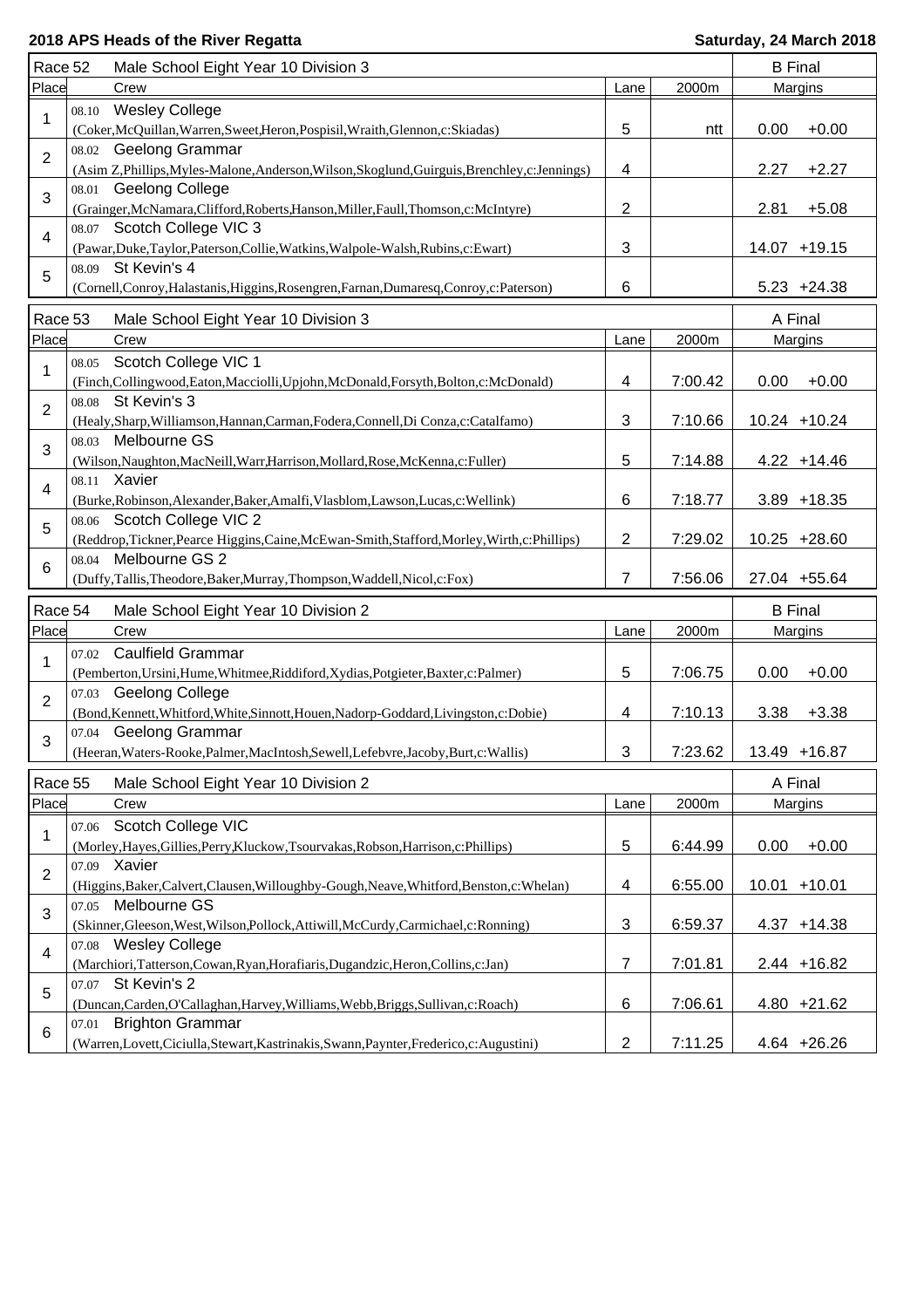| 2000m<br>6:40.76<br>0.00 | Margins<br>$+0.00$                                                                                                                                                                                                    |
|--------------------------|-----------------------------------------------------------------------------------------------------------------------------------------------------------------------------------------------------------------------|
|                          |                                                                                                                                                                                                                       |
|                          |                                                                                                                                                                                                                       |
|                          |                                                                                                                                                                                                                       |
|                          |                                                                                                                                                                                                                       |
| 6:44.46<br>3.70          | $+3.70$                                                                                                                                                                                                               |
|                          |                                                                                                                                                                                                                       |
| 6:51.36                  | $6.90 + 10.60$                                                                                                                                                                                                        |
|                          |                                                                                                                                                                                                                       |
|                          | $2.25 + 12.85$                                                                                                                                                                                                        |
|                          |                                                                                                                                                                                                                       |
|                          | 10.14 +22.99                                                                                                                                                                                                          |
|                          | *substitute                                                                                                                                                                                                           |
|                          | A Final                                                                                                                                                                                                               |
| 2000m                    | Margins                                                                                                                                                                                                               |
|                          |                                                                                                                                                                                                                       |
|                          | $+0.00$                                                                                                                                                                                                               |
|                          |                                                                                                                                                                                                                       |
|                          | $+7.76$                                                                                                                                                                                                               |
|                          |                                                                                                                                                                                                                       |
|                          | $+8.00$                                                                                                                                                                                                               |
|                          |                                                                                                                                                                                                                       |
| 6:33.83                  | $4.69 + 12.69$                                                                                                                                                                                                        |
|                          |                                                                                                                                                                                                                       |
| 6:37.26                  | $3.43 + 16.12$                                                                                                                                                                                                        |
|                          |                                                                                                                                                                                                                       |
| 6:52.32                  | 15.06 +31.18                                                                                                                                                                                                          |
|                          | First & Final                                                                                                                                                                                                         |
|                          |                                                                                                                                                                                                                       |
|                          | <b>Margins</b>                                                                                                                                                                                                        |
|                          |                                                                                                                                                                                                                       |
|                          | $+0.00$                                                                                                                                                                                                               |
|                          | $+2.58$                                                                                                                                                                                                               |
|                          |                                                                                                                                                                                                                       |
|                          | 8.99 +11.57                                                                                                                                                                                                           |
|                          |                                                                                                                                                                                                                       |
|                          | 27.65 +39.22                                                                                                                                                                                                          |
|                          |                                                                                                                                                                                                                       |
|                          | $5.83 + 45.05$                                                                                                                                                                                                        |
|                          | *substitute                                                                                                                                                                                                           |
|                          |                                                                                                                                                                                                                       |
|                          | <b>B</b> Final                                                                                                                                                                                                        |
|                          | Margins                                                                                                                                                                                                               |
|                          |                                                                                                                                                                                                                       |
|                          | $+0.00$                                                                                                                                                                                                               |
|                          |                                                                                                                                                                                                                       |
|                          | 12.81 +12.81                                                                                                                                                                                                          |
|                          | First & Final                                                                                                                                                                                                         |
| 2000m                    | Margins                                                                                                                                                                                                               |
|                          |                                                                                                                                                                                                                       |
|                          | $+0.00$                                                                                                                                                                                                               |
|                          |                                                                                                                                                                                                                       |
| 7:53.30<br>5.27          | $+5.27$                                                                                                                                                                                                               |
|                          |                                                                                                                                                                                                                       |
|                          |                                                                                                                                                                                                                       |
|                          | 6:53.61<br>7:03.75<br>6:21.14<br>0.00<br>6:28.90<br>7.76<br>6:29.14<br>0.24<br>2000m<br>0.00<br>6:47.82<br>6:50.40<br>2.58<br>6:59.39<br>7:27.04<br>7:32.87<br>2000m<br>0.00<br>7:16.45<br>7:29.26<br>7:48.03<br>0.00 |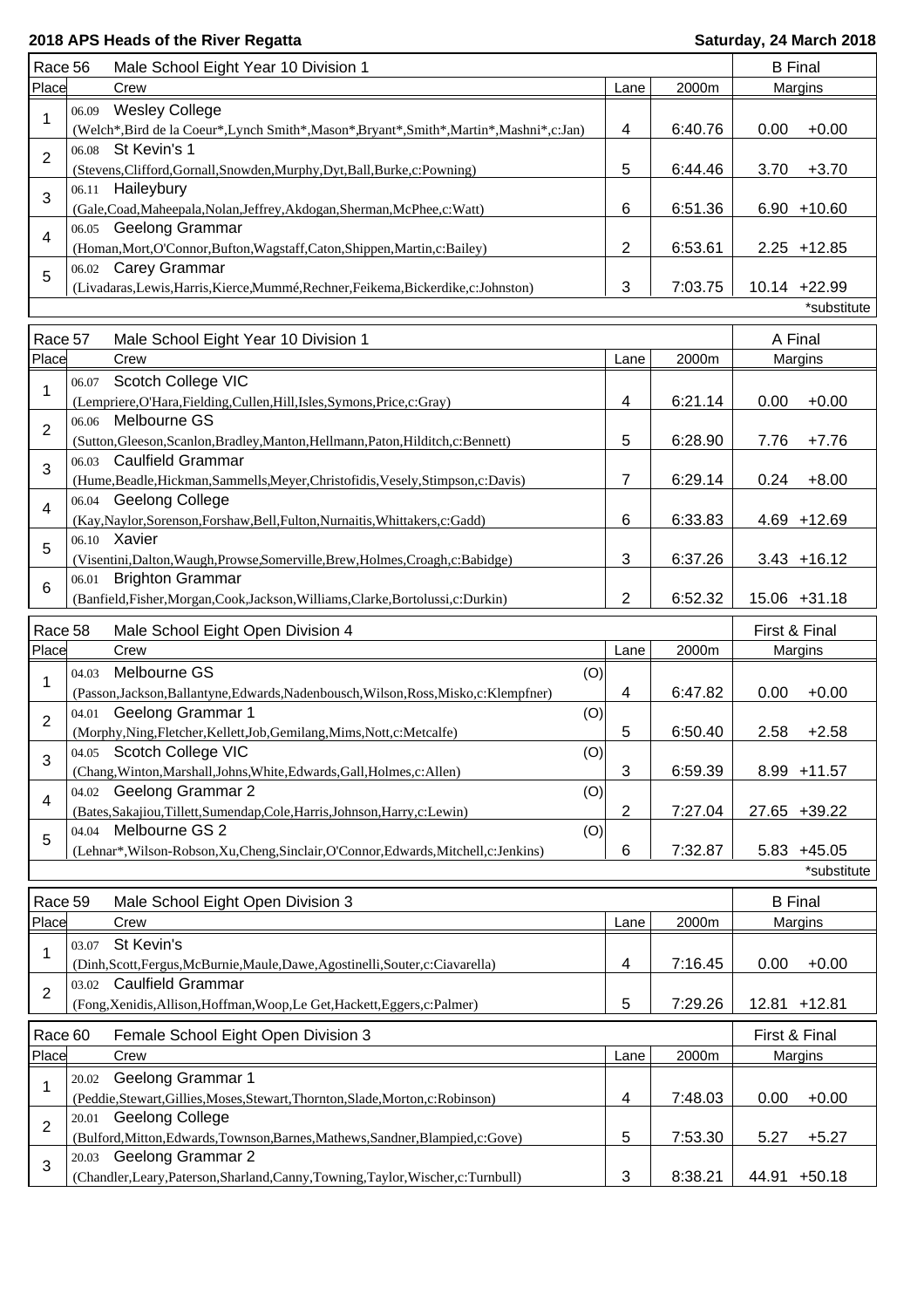| Race 61        |                                                                                                     | Male School Eight Open Division 3                                                                |               |         | A Final      |                 |  |
|----------------|-----------------------------------------------------------------------------------------------------|--------------------------------------------------------------------------------------------------|---------------|---------|--------------|-----------------|--|
| Place          |                                                                                                     | Crew                                                                                             | Lane          | 2000m   | Margins      |                 |  |
|                | 03.06                                                                                               | Scotch College VIC                                                                               |               |         |              |                 |  |
| 1              |                                                                                                     | (Montague,Joel,Dickson,Bolton,Day,Macdonald,Tsigaras,Meikle,c:Miller)                            | 4             | 6:31.99 | 0.00         | $+0.00$         |  |
|                | 03.01                                                                                               | <b>Brighton Grammar</b>                                                                          |               |         |              |                 |  |
| $\overline{2}$ |                                                                                                     | (Field, Mongey, Tweedie, Liddle, Gernandt, Gray, Snowsill, Adams, c: Tzimas)                     | 5             | 6:35.54 | 3.55         | $+3.55$         |  |
| 3<br>4         |                                                                                                     | 03.04 Geelong Grammar                                                                            |               |         |              |                 |  |
|                |                                                                                                     | (Stevens, Campbell, Caiani, Southwick, Retief, Barr-Smith, Ranacher, Alvarez de Toledo, c: Bond) | 3             | 6:36.53 | 0.99         | $+4.54$         |  |
|                |                                                                                                     | 03.05 Melbourne GS                                                                               |               |         |              |                 |  |
|                |                                                                                                     |                                                                                                  | 7             | 6:44.77 |              | 8.24 +12.78     |  |
|                |                                                                                                     | (Hume, May, Stephens, Cooper, Newton-Brown, Finlay, Brown, Hornor, c: Staughton)<br>03.08 Xavier |               |         |              |                 |  |
| 5              |                                                                                                     |                                                                                                  |               |         |              |                 |  |
|                |                                                                                                     | (Cortada-McCorkell, Gorman, Telford, Targett, Ongarello, Hicks, Woodley, Sestan, c: Babidge)     | 6             | 6:48.06 |              | $3.29 + 16.07$  |  |
| 6              | 03.03                                                                                               | <b>Geelong College</b>                                                                           |               |         |              |                 |  |
|                | $\overline{2}$<br>7:06.35<br>(Vagg, Molloy, Derksen, Rees, Brown, Fulton, Powell, Bray, c: Whitley) |                                                                                                  |               |         |              | 18.29 +34.36    |  |
| Race 62        |                                                                                                     | Male School Eight Open Division 2                                                                |               |         |              | <b>B</b> Final  |  |
| Place          | Crew                                                                                                |                                                                                                  | 2000m<br>Lane |         | Margins      |                 |  |
|                |                                                                                                     | <b>Wesley College</b>                                                                            |               |         |              |                 |  |
| 1              | 02.08                                                                                               |                                                                                                  |               |         |              |                 |  |
|                |                                                                                                     | (Stephen*,Pewtress,Niteros,Tudge,Randles*,Cargill,Roff-Smith,Williams,c:Sinclair)                | 5             | 6:32.50 | 0.00         | $+0.00$         |  |
| 2              | 02.03                                                                                               | <b>Geelong College</b>                                                                           |               |         |              |                 |  |
|                |                                                                                                     | (Jackman, Gadd, Illingworth, Congdon, Delahunty, Aker, Williams, Malone, c: Thomson)             | 4             | 6:36.15 | 3.65         | $+3.65$         |  |
| 3              |                                                                                                     | 02.09 Xavier                                                                                     |               |         |              |                 |  |
|                |                                                                                                     | (Lawson, Burger, Donoghue, Lachal, Mort, Margetts, McNamara, Campbell, c: Rickard)               | 3             | 6:45.09 |              | 8.94 +12.59     |  |
| 4              |                                                                                                     | 02.10 Haileybury                                                                                 |               |         |              |                 |  |
|                |                                                                                                     | (Chinkwok Clarke, Cai, McKay, Gunasegaram, Liang, Holding, Burgess, Okhuizen, c: Moganaraju)     | 6             | 6:55.50 | 10.41        | $+23.00$        |  |
|                |                                                                                                     |                                                                                                  |               |         |              | *substitute     |  |
|                |                                                                                                     |                                                                                                  |               |         |              |                 |  |
| Race 63        |                                                                                                     | Female School Eight Open Division 2                                                              | Lane          |         | Final        |                 |  |
| Place          |                                                                                                     | Crew                                                                                             |               | 2000m   | Margins      |                 |  |
| 1              | 19.03                                                                                               | <b>Geelong College</b>                                                                           |               |         |              |                 |  |
|                |                                                                                                     | (Corrie Smith, Porte, Lazarus, Dowling, Gorell, Midgley, Bagnara, Archer, c: Pullin)             | 5             | 7:28.94 | 0.00         | $+0.00$         |  |
| $\overline{2}$ | 19.04                                                                                               | <b>Geelong Grammar</b>                                                                           |               |         |              |                 |  |
|                |                                                                                                     | (Fowles, Gillies, Mackenzie, McLachlan, Radford, Trevor-Jones, Kent, Manifold, c: Watkins)       | 4             | 7:31.86 | 2.92         | $+2.92$         |  |
| 3              |                                                                                                     | 19.02 Caulfield Grammar                                                                          |               |         |              |                 |  |
|                |                                                                                                     | (O'Grady, Woodburn, Heaphy, Thomson, Upton, Neave, Nowicki, Hodge, c: Brown)                     | 3             | 7:45.90 |              | 14.04 +16.96    |  |
|                |                                                                                                     | 19.05 Haileybury                                                                                 |               |         |              |                 |  |
| 4              |                                                                                                     | (Devenish, Cruse, Kerr, McLaren, Tzouvelis, Petrakis, Meade, Pullin, c: Shiell)                  | 6             | 7:54.01 |              | 8.11 +25.07     |  |
| 5              | 19.01                                                                                               | Carey Grammar                                                                                    |               |         |              |                 |  |
|                |                                                                                                     | (Walker, Boddington, Hankin, Dugan, Wakim, Worth, Fennessy, Perry, c: Carayanis)                 | 2             | 8:04.07 |              | $10.06 + 35.13$ |  |
|                |                                                                                                     |                                                                                                  |               |         |              |                 |  |
| Race 64        |                                                                                                     | Male School Eight Open Division 2                                                                |               |         | A Final      |                 |  |
| Place          |                                                                                                     | Crew                                                                                             | Lane          | 2000m   |              | Margins         |  |
| 1              | 02.06                                                                                               | Scotch College VIC                                                                               |               |         |              |                 |  |
|                |                                                                                                     | (Permezel, Kilroe-Smith, McPhail, Lempriere, Hart, Johnston, Bloom, Cameron, c: Phillips)        | 4             | 6:14.47 | 0.00         | $+0.00$         |  |
| $\overline{2}$ | 02.01                                                                                               | <b>Brighton Grammar</b>                                                                          |               |         |              |                 |  |
|                |                                                                                                     | (Banfield,Jackson,Barden,Noske,McPeake,Bullock,McConville,De Worsop,c:Moore)                     | 5             | 6:18.08 | 3.61         | $+3.61$         |  |
| 3<br>4<br>5    |                                                                                                     | 02.07 St Kevin's                                                                                 |               |         |              |                 |  |
|                |                                                                                                     | (O'Connor, O'Leary, Farnan-Aarons, O'Malley, Hogan, Lindeman, Eaton, Roberts, c: Sinni)          | $\sqrt{3}$    | 6:22.75 | 4.67         | $+8.28$         |  |
|                | 02.05                                                                                               | Melbourne GS                                                                                     |               |         |              |                 |  |
|                |                                                                                                     | (Davie, Mullin, Nuske, Hann, Hawkins, Ross, Danks, Kerr, c: Zorin)                               | 2             | 6:25.47 |              | $2.72 + 11.00$  |  |
|                | 02.04                                                                                               | Geelong Grammar                                                                                  |               |         |              |                 |  |
|                |                                                                                                     | (Langley, Mills, Slorach, Gaunt, Larritt, MacIntosh, Mortimer, Gorell, c: Canny)                 | 6             | 6:25.94 |              | $0.47 + 11.47$  |  |
|                | 02.02                                                                                               | Caulfield Grammar                                                                                |               |         |              |                 |  |
| 6              |                                                                                                     | (Burke, Oriander, Dowling, Bottomley, Ribush, De Nardis, Brandt, Drewitt, c: Clifford)           | 7             | 6:48.12 | 22.18 +33.65 |                 |  |
|                |                                                                                                     |                                                                                                  |               |         |              |                 |  |